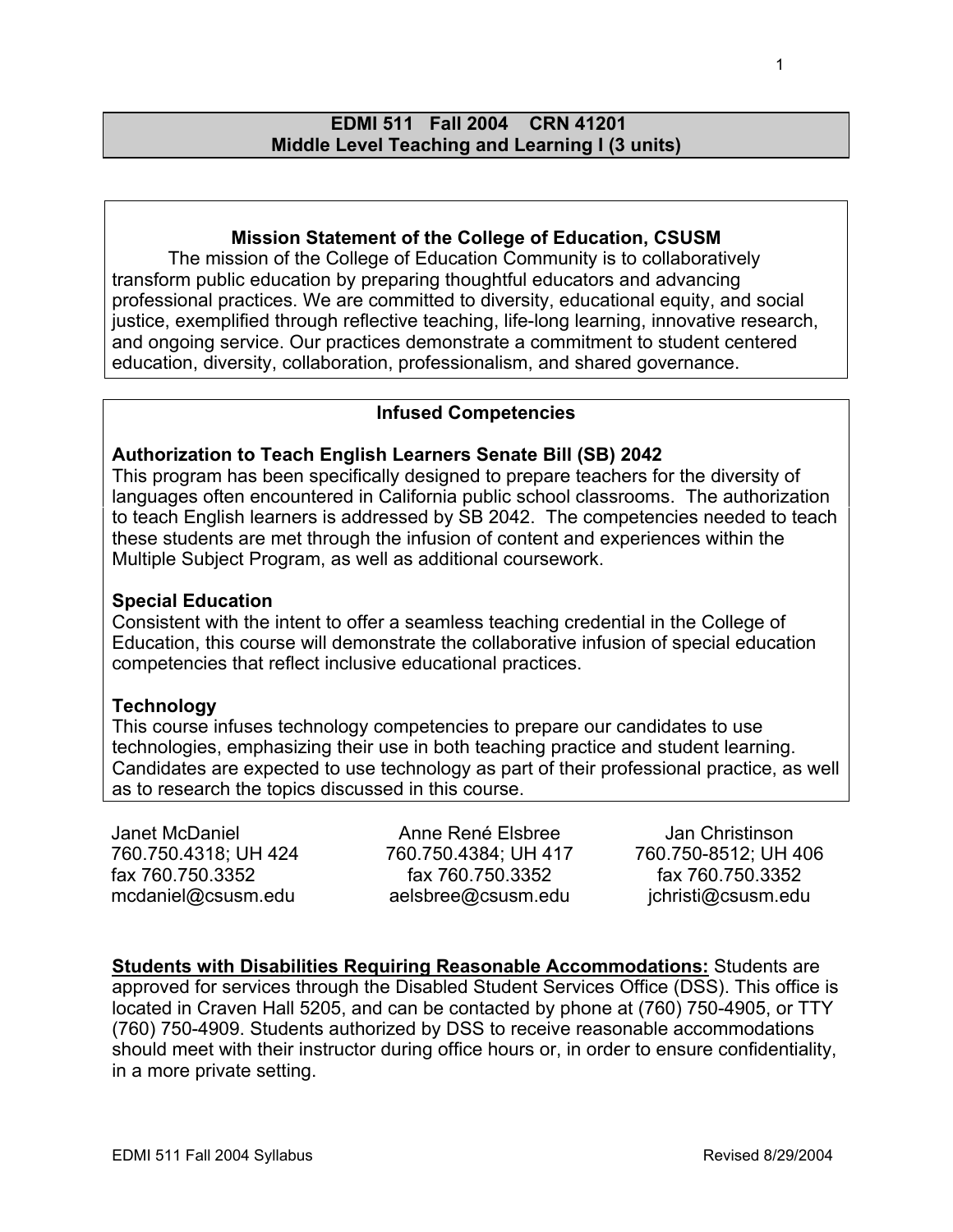**College of Education Attendance Policy:** Due to the dynamic and interactive nature of courses in the College of Education, all students are expected to attend all classes and participate actively. Absences and late arrivals/early departures will affect the final grade. COE attendance policy states, "At a minimum, students must attend 80% of class time, or s/he may not receive a passing grade for the course at the discretion of the instructor. Individual instructors may adopt more stringent attendance requirements." Should students have extenuating circumstances, please contact the instructor as soon as possible. If you miss two class sessions or are late (or leave early) for more than three sessions, the highest possible grade earned will be a B+. If you miss three class sessions, the highest possible grade earned will be a C+.

**Grading & Expectations** Teacher education is a professional preparation program. It is expected that students will come to class prepared to discuss the readings, submit required assignments, and participate in class activities. Students are expected to adhere to academic honesty and integrity, standards of dependability, confidentiality and writing achievement. Because it is important for teachers to be able to effectively communicate their ideas to students, parents, colleagues, and administrators, writing that is original, clear and error-free is a priority for the College of Education. It is expected that work will be turned in on time. Please discuss individual issues with the instructor. Furthermore,

- You must maintain a B average (3.0 GPA), with all grades at a C+ or better, in your teacher education courses to receive a teaching credential from the State of California.
- Late assignments will be penalized by a 10% deduction in points for each weekday late. After one week, late assignments will be given a zero.

| A    | 93-100 points | В-   | 80-82 points |
|------|---------------|------|--------------|
| $A-$ | 90-92 points  | $C+$ | 78-79 points |
| $B+$ | 88-89 points  | C    | 73-77 points |
| B    | 83-87 points  | $C-$ | 70-72 points |

**Use of Technology:** Students are expected to demonstrate competency in the use of various forms of technology (i.e. word processing, electronic mail, use of the Internet, and/or multimedia presentations). Specific requirements for course assignments with regard to technology are at the discretion of the instructor. Keep a digital copy of all assignments for use in your teaching portfolio. Details will be given in class.

# **Course Objectives**

- Students will demonstrate writing effective lesson planning that incorporates SDAIE methodologies to accommodate diverse language and learning differences and that are linked to curriculum standards/frameworks and sequences of instruction.
- Students will interpret major learning theories through various applications in course assignments.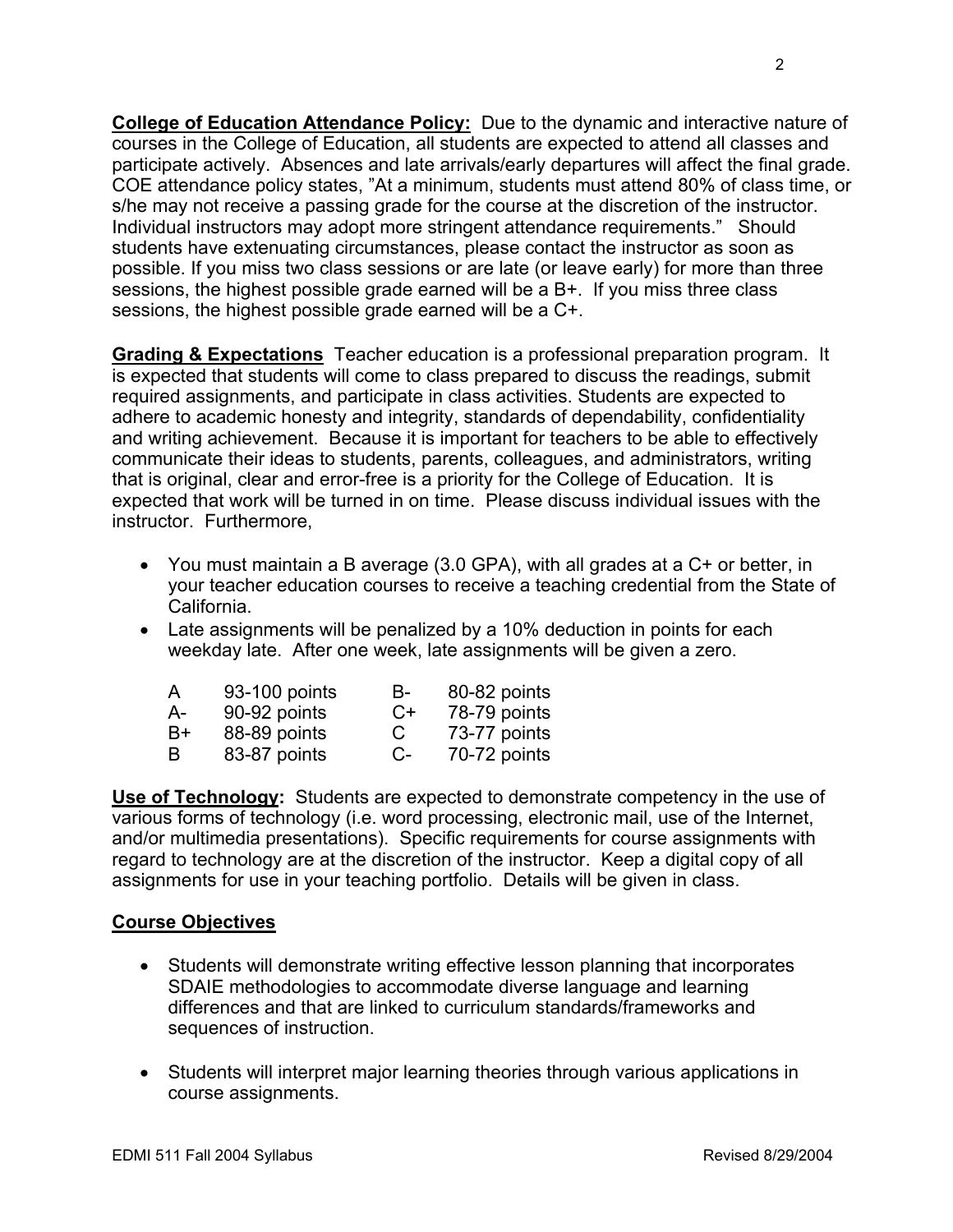- Students will describe specific strategies for motivating students to perform toward academic excellence including psychological factors affecting first and second language development.
- Students will identify and analyze a variety of multicultural/multilingual learner centered instructional strategies including those that maximize comprehensible input, student interactions, and learning strategies for content and language development.
- Students will create assessment plans that are ability, age, language, and task appropriate.
- Students will develop strategies for becoming informed about learners including family, community, special needs, and learning styles.
- Students will demonstrate knowledge and application of principles of universal design and differentiated instruction.

# **Teacher Performance Expectation (TPE) Competencies**

This course is designed to help teachers seeking the Multiple Subjects Credential with Middle Level Certificate to develop the skills, knowledge, and attitudes necessary to assist schools and districts in implementing effective programs for all students. The successful candidate will be able to merge theory and practice in order to realize a comprehensive and extensive educational program for all students. The following TPEs are addressed in this course:

TPE 6d: Developmentally Appropriate Practices for Special Education TPE 6e: Middle Level Philosophy and School Organization TPE 8: Learning About Students TPE 10: Instructional Time TPE 11: Social Environment TPE: Professional Growth

The Teacher Performance Expectations identified here are addressed in EDMI 511 through class discussions, activities, oral/visual presentations, and written assignments.

# **Assignments (Details to be given in class)**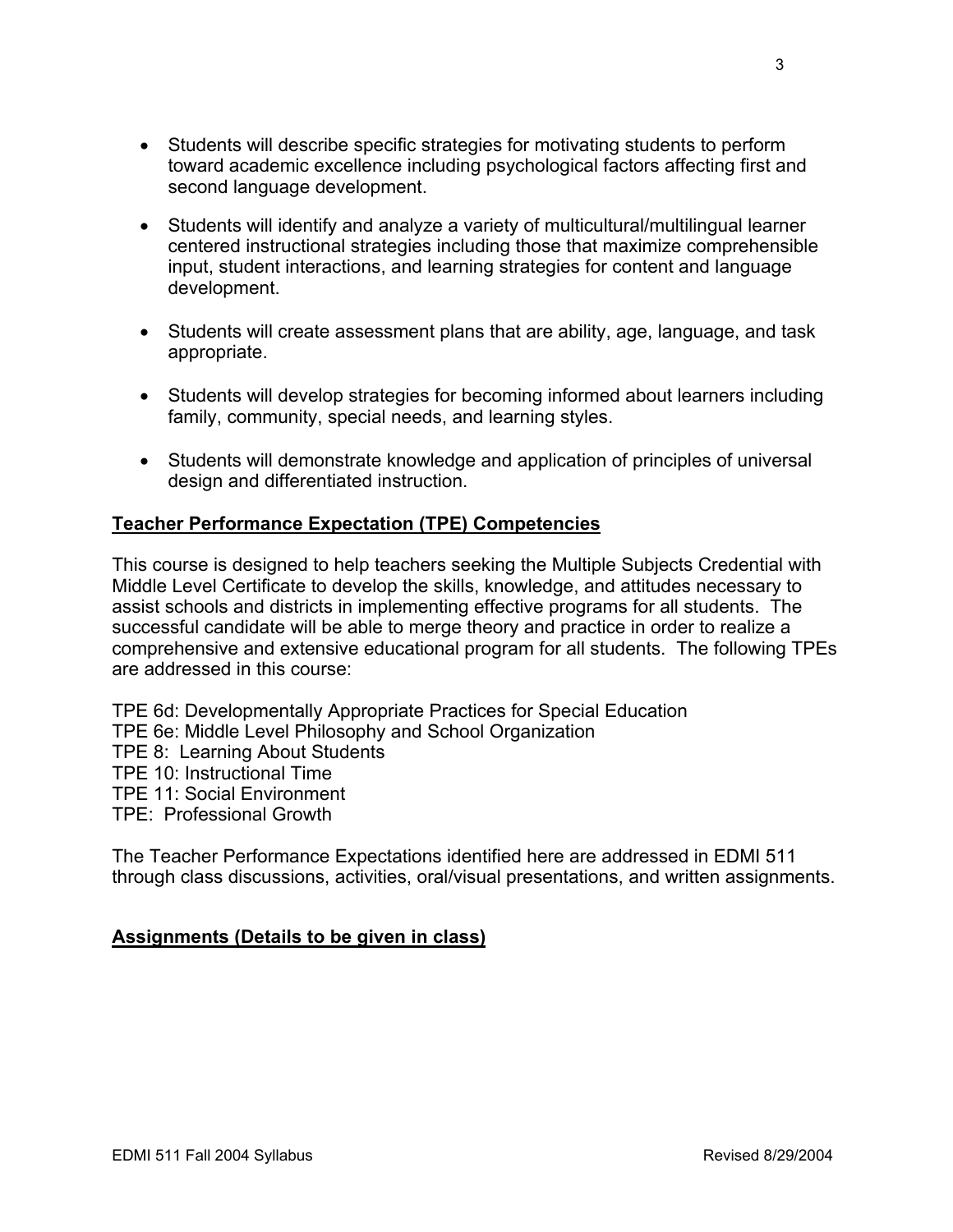# **Taking Center Stage (TCS) Due September 9 to JMcD and JC.**

*(TPE addressed through this assignment: 6e)* 

You will present to your classmates an overview of your section of TCS.

# **Beginning the School Year (10 points) Due September 13 to JMcD.**

 *(TPE addressed through this assignment: 11)* 

You will write a reflection your observation of a teacher during the first week of school.

# **Shadow a Young Adolescent (15 points) Due October 7 to JMcD.**

*(TPE addressed through this assignment: 8)* 

You will follow a young adolescent for one school day (September 24) and write an analysis of the student's day, relating the experience to class texts and discussions.

# **Lesson Plan (20 points) Due September 22 (draft) and 27 (final) to ARE.**

 *(TPE addressed through this assignment: 6d)* 

You will complete a lesson plan due September 22/27.

# **Student Success Team Simulation (20 points) Due October 4 to ARE.**

*(TPE address through this assignment 6d )* 

You will do some preparation in groups and then participate in an in-class simulation.

# **Classroom Organization Plan (20 points) Due October 28 to JC.**

 *(TPE addressed through this assignment: 10)* 

You will create a plan for your own middle school classroom.

# **Participation (15 points) Ongoing**

*(TPE addressed through this assignment: 13)*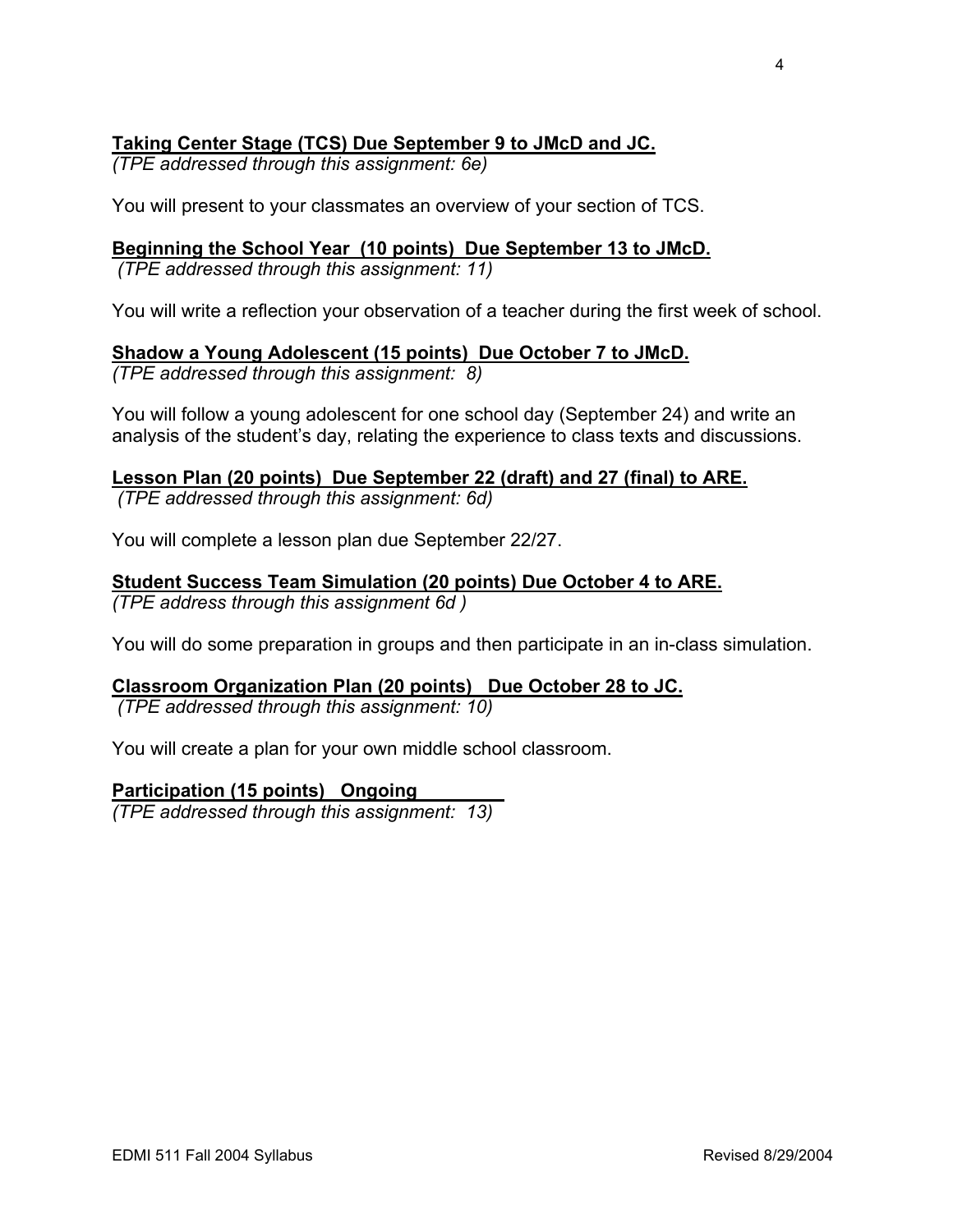# **Participation:**

Students will engage in active learning each class session, and will be expected to actively participate.

- Do you participate in class discussions productively, sharing your knowledge and understandings?
- Do you interact productively with your peers, taking on a variety of roles (leader, follower, etc.)?
- Do you contribute appropriately to group work—do you "do your share"?
- Are you able to accept others' opinions?
- Are you supportive of others' ideas?
- Do you support your peers during their presentations?
- Can you monitor and adjust your participation to allow for others' ideas as well as your own to be heard?

# **Required Texts**

- Tomlinson, Carol Ann. (1999). *The Differentiated Classroom: Responding to the needs of all learners.* Alexandria, VA: Association for Supervision and Curriculum Development. ISBN # 0-87120-342-1 (Available as an e-book online.)
- Villa, R. and Thousand, J. (1995). *Creating an Inclusive School*. Alexandria, VA: Association for Supervision and Curriculum Development.
- Ladson-Billings, G. (2001). *Crossing Over to Canaan: The Journey of New Teachers in Diverse Classrooms.* San Francisco: Jossey Bass.
- California State Department of Education. (2001). *Taking Center Stage.*  Sacramento, CA: Author.
- National Middle School Association. (1996). *This We Believe: Developmentally Responsive Middle Schools*. Columbus, OH.
- Task Stream Electronic Portfolio, Must register and pay fee online prior to first class @ www.TaskStream.com (register for 1 year minimum).

# **Please note assignments are due whether or not you are present in class that day.**

**While this syllabus is carefully planned, it may be modified at any time in response to the needs and interests of the class.**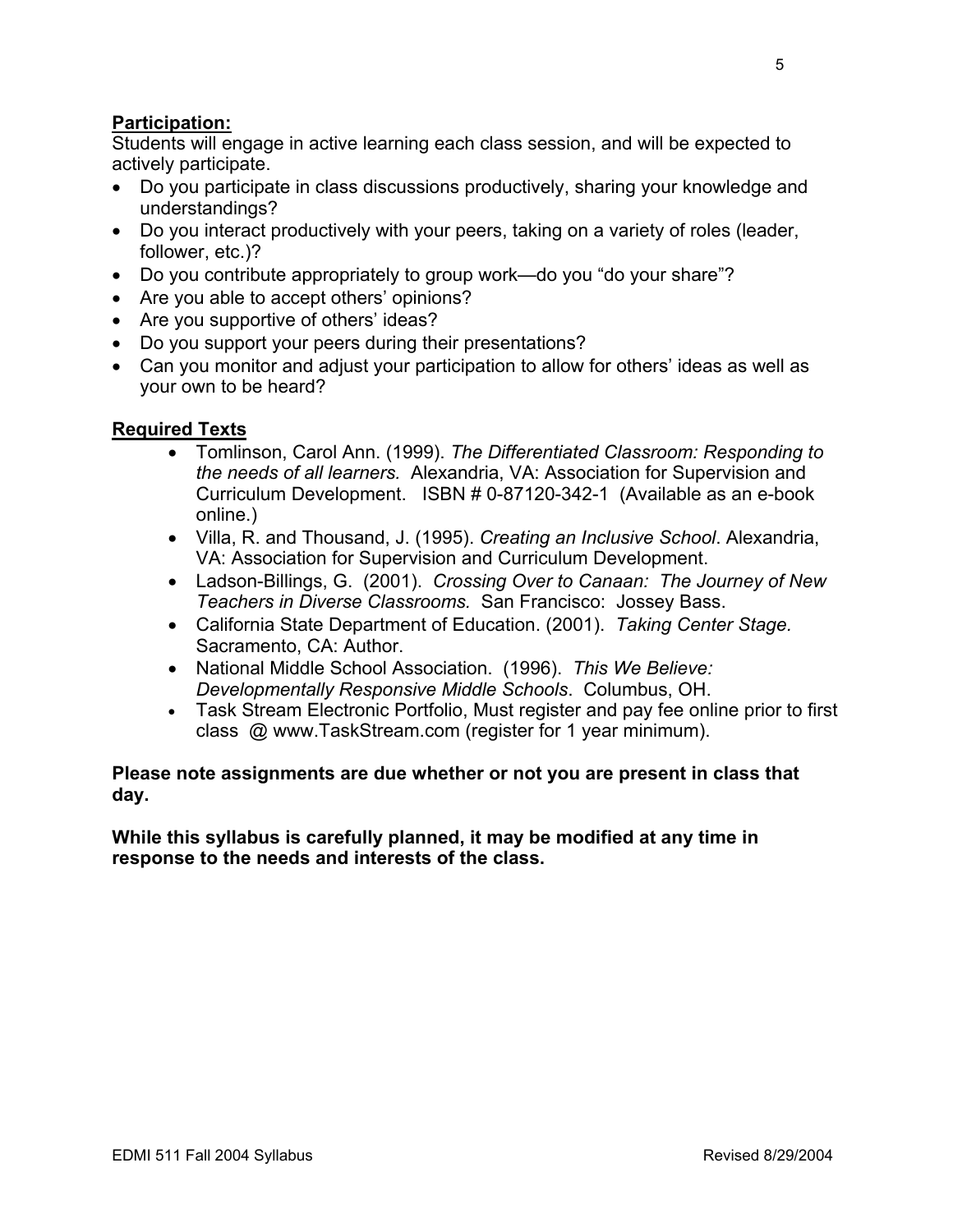**Middle Level Attendance Policy:** Due to the dynamic and interactive nature of courses in the College of Education, all students are expected to attend all classes and participate actively. Absences and late arrivals/early departures will affect the final grade. COE attendance policy states, "At a minimum, students must attend 80% of class time, or s/he may not receive a passing grade for the course at the discretion of the instructor. Individual instructors may adopt more stringent attendance requirements." Should students have extenuating circumstances, please contact the instructor as soon as possible. If you miss two class sessions or are late (or leave early) for more than three sessions, the highest possible grade earned will be a B+. If you miss three class sessions, the highest possible grade earned will be a C+.

Notification of absences does not allow students to assume they are automatically excused from class or making up missed class.

**\_\_\_\_\_\_\_\_\_\_\_\_\_\_\_\_\_\_\_\_\_\_ \_\_\_\_\_\_\_\_ Student's name printed** 

**\_\_\_\_\_\_\_\_\_\_\_\_\_\_\_\_\_\_\_\_\_\_\_\_\_\_\_\_\_\_ \_\_\_\_\_\_\_\_\_\_\_\_\_\_\_\_\_\_ Signature** Date

**\_\_\_\_\_\_\_\_\_\_\_\_\_\_\_\_\_\_ \_\_\_\_\_\_\_\_\_\_\_\_\_\_ \_\_\_\_\_\_\_\_\_\_\_\_\_\_\_\_\_\_\_\_\_\_\_\_ Home telephone Cell phone Email**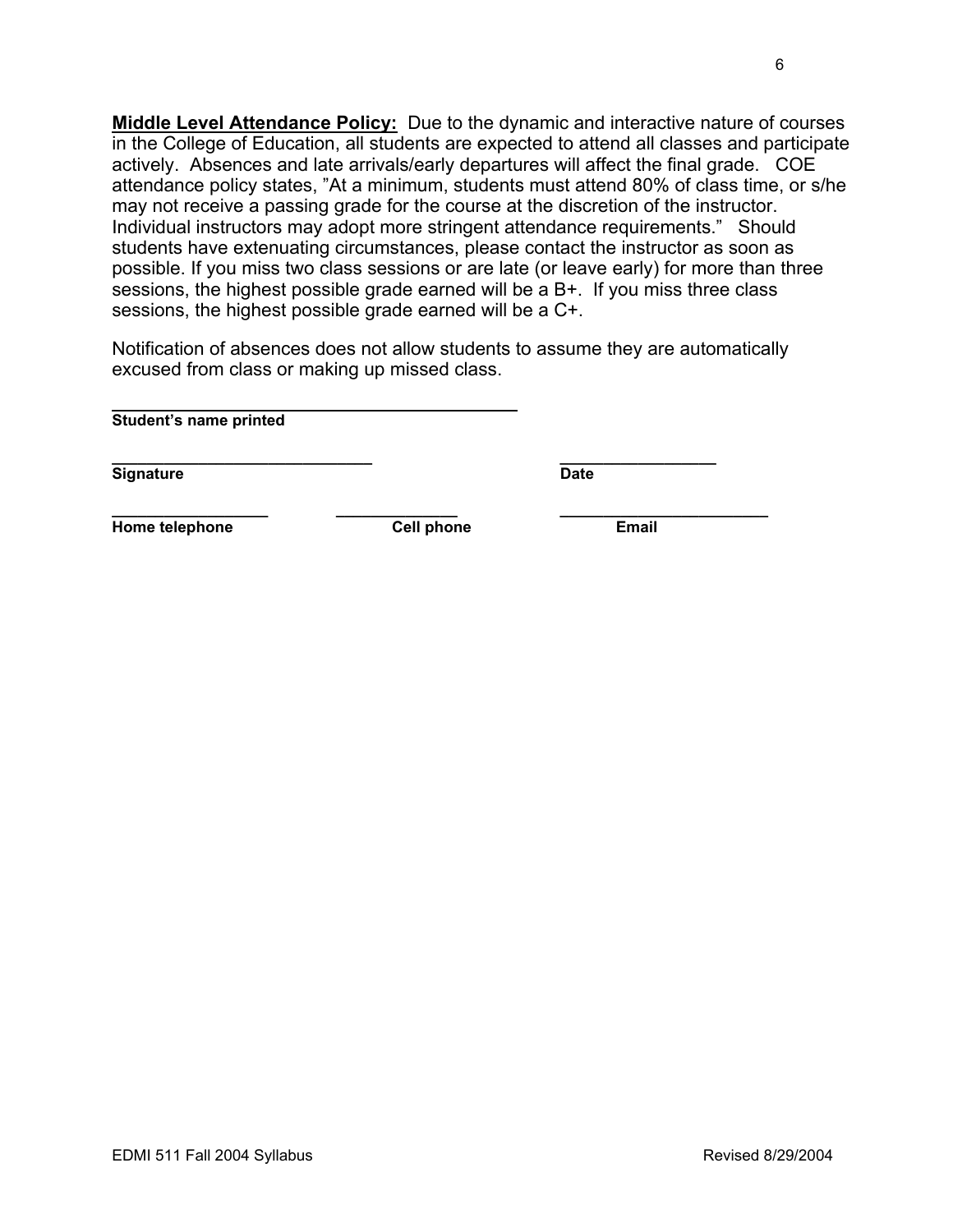# **Assignments/Grading:**

|                             | Attendance/participation/quiz & homework grade (15%)                               |             |              |                  |                                             |  |
|-----------------------------|------------------------------------------------------------------------------------|-------------|--------------|------------------|---------------------------------------------|--|
|                             | Day 1 _________ Day 2 ________ Day 3 ________ Total Points _______ / 15 %          |             |              |                  |                                             |  |
|                             | Day 4 Day 5 Day 6                                                                  |             |              |                  |                                             |  |
|                             | Day 7 ________ Day 8 _______ Day 9 ______                                          |             |              |                  |                                             |  |
|                             | Day 10 _______ Day 11 ______ Day 12 _____                                          |             |              |                  |                                             |  |
|                             | Day 13 _______ Day 14 ______ Day 15 _____                                          |             |              |                  |                                             |  |
| Beginning of the Year       |                                                                                    |             |              | $10\%$           |                                             |  |
| Shadow a Student            |                                                                                    |             |              | $/15\%$          |                                             |  |
| <b>Lesson Plan</b>          |                                                                                    |             |              | $/20 \%$         |                                             |  |
| <b>Student Success Team</b> |                                                                                    |             |              | $\frac{1}{20\%}$ |                                             |  |
| <b>Classroom Management</b> |                                                                                    |             |              | 120%             |                                             |  |
| <b>Total</b>                |                                                                                    |             |              |                  | $\frac{1}{2}$ / 100 % = $\frac{1}{2}$ Grade |  |
| Grading                     |                                                                                    |             |              |                  |                                             |  |
| B+                          | A 93-100 points B- 80-82 points<br>A- 90-92 points C+ 78-79 points<br>88-89 points | $\mathsf C$ | 73-77 points |                  |                                             |  |

B 83-87 points C- 70-72 points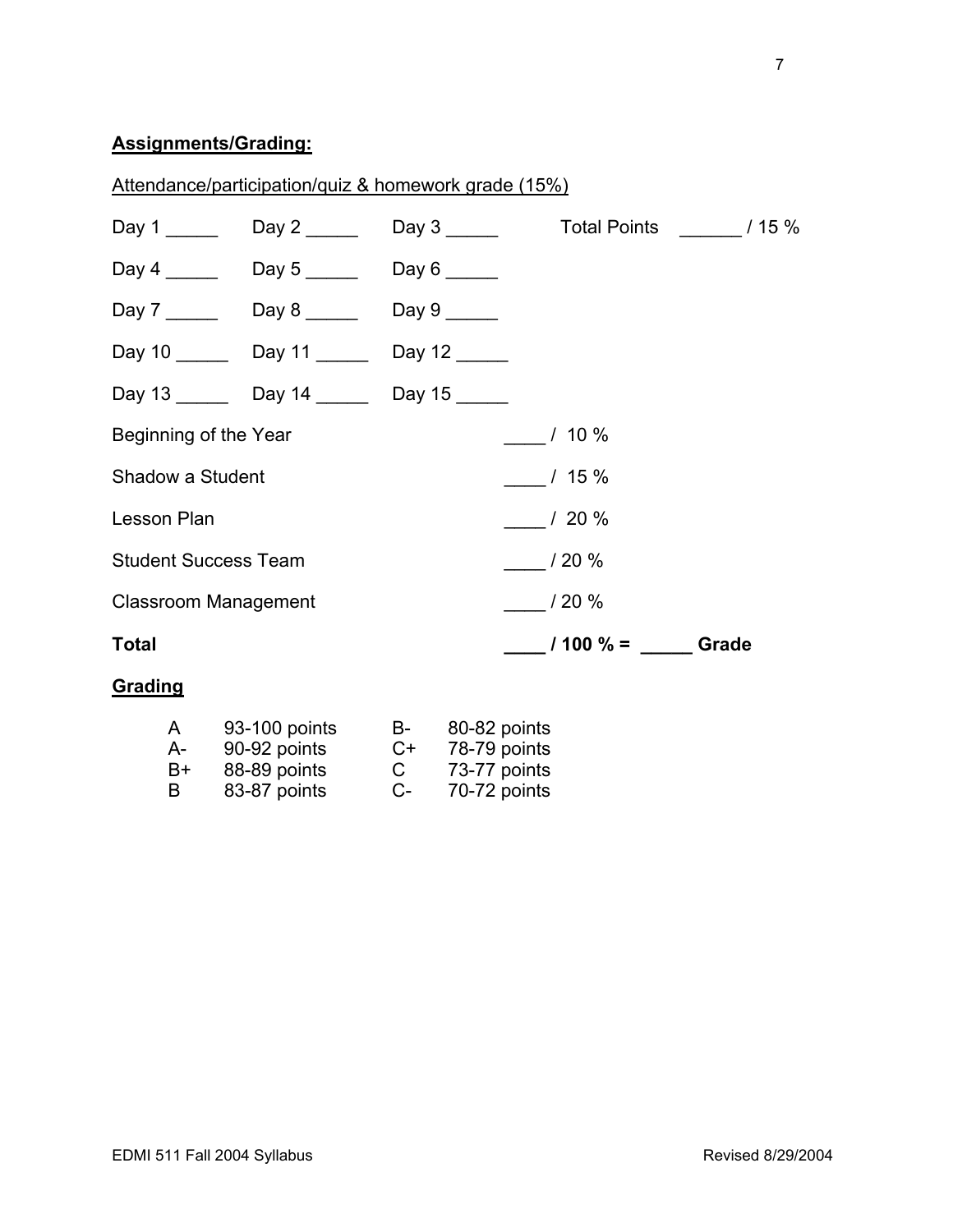# **Shadow a Student 15 Points 15 Points**

In this case study, you will focus on a particular middle school student. The purposes of this assignment are: (1) to help you make connections between the theoretical material you have read concerning early adolescence and the actual students in your schools, and (2) to help you raise additional issues or questions regarding middle school students.

*Collecting information:* Spend one full day with your assigned student, following the student through the school day. As the day starts, make an arrangement with the student regarding your proximity to him or her. It is not necessary that you sit next to the student in classes—the back of the room is fine. Most students enjoy the shadowing and will invite the observers to join them at lunch, etc. But you can observe from a distance if necessary. Ask the student some questions during the day in as informal a manner as possible, or arrange a short interview after school or another day. *Do not tape record the student and do not use the student's real name in the case study report.* Ask yourself the following questions and make notes on each:

How does the student behave in different classes and contexts? Are there consistent patterns of behavior or do you notice different behaviors in different contexts? In addition to classes, be sure to include observations of lunch, playground, gym, and any after school activities.

What is the school day like from a student's perspective? What are the highs and lows? What is the horizontal curriculum (i.e., across different courses and subject areas) like? Are connections made among the student's various courses? To what degree do teachers send messages that the student is "valued"?

What are the student's perceptions of what school is all about? What are her/his perceptions of each subject? What does it mean to your student to learn "math" or "language arts"? What are her/his favorite and least favorite subjects? Why? What is her/his attitude toward assessment?

Note the student's *physical* development. Does s/he seem to feel "comfortable" with her/his appearance? Note the student's *social* development. Who are the student's friends? Do these friends spend time with one another outside of school? Does s/he appear to be more influenced by peers or by parents? Does s/he interact frequently with members of the opposite gender? Note the student's sense of *identity* (versus inferiority). Note the student's sense of *ethics*. If s/he confronted a dilemma during the observation, note how the student reacted. Note the student's frame of *thinking*. Does s/he appear to be more of a concrete thinker or more of a formal thinker? *Writing the case study report:* After collecting information, write your case study in two parts: (1) a description of the student and her/his day and (2) an analysis of the student and her/his day. These should be near–equal parts of the case study (about 3-4 pages each, for a total of 6-8 pages).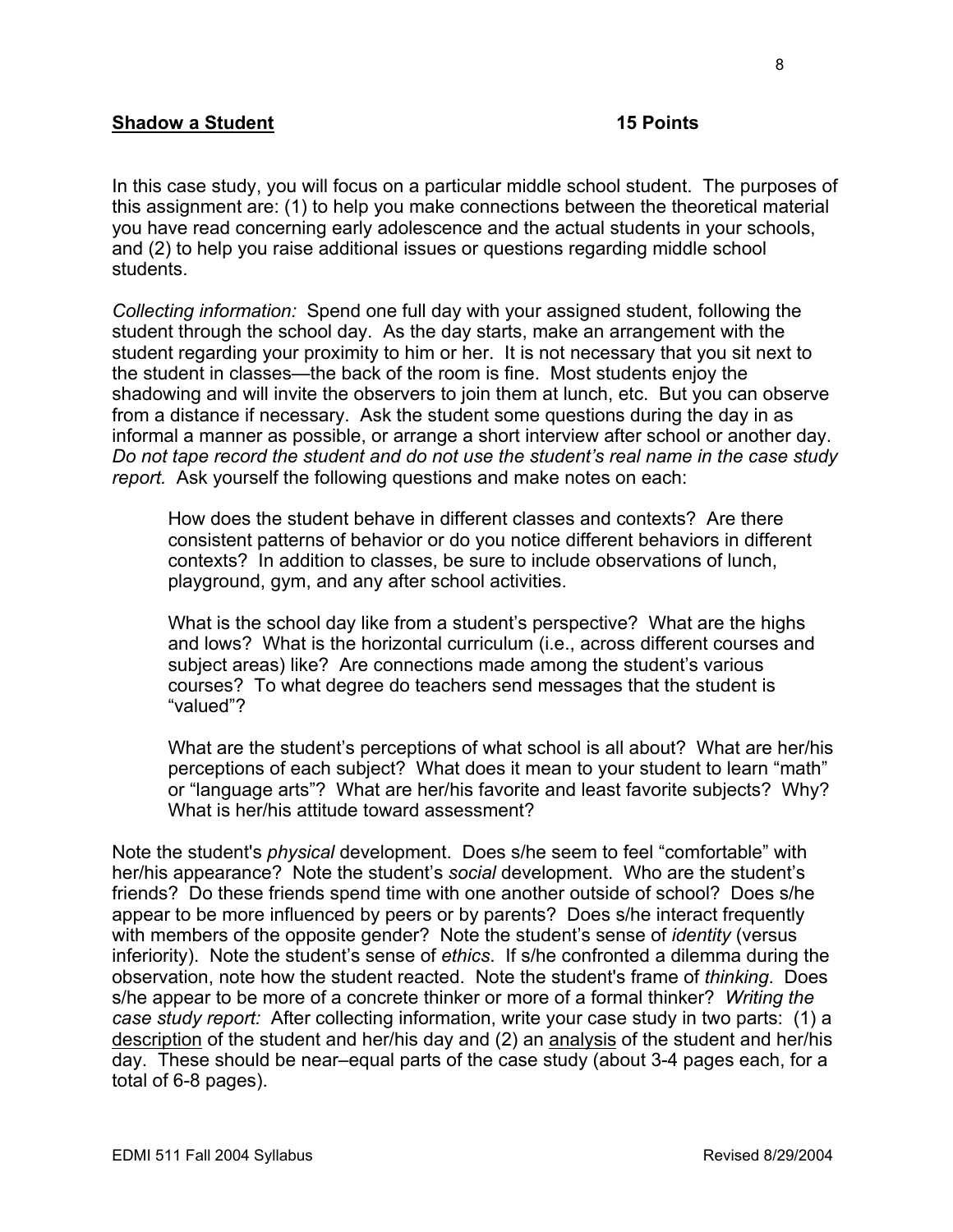*Description:* Report to your readers what the day was like. Lead us through the school day chronologically so that we see what happened from arrival through departure. Describe the student physically. Tell us a little bit about each class period or activity, although you will not be able to report a great deal of detail. In this section, include the episodes that will be important to your analysis.

*Analysis:* After describing the student's day, think about what this case means. In your analysis, incorporate what you have been learning about early adolescence and instructional implications of early adolescent development. You will not be able to answer all of the following questions, but perhaps they will give you somewhere to begin in thinking about your analysis:

Where does the student seem to be in her/his development (physically, socially, ethically, personality/identity and/or cognitively)? Provide support from your data. Make connections to the theoretical models we have addressed in class, but *do no diagnose the student in any absolute terms.* (E.g., do not say, "This student is at the concrete operational stage." Instead, say, "When the student was working on his math problems, his use of manipulatives indicated he may have been thinking at the concrete operational stage.") Remember, you have seen the student for only one day, and it would be presumptuous of you to make sweeping statements that categorize the student based on such a short acquaintance.

What have you learned about the student in relationship to the school? How does your case fit within the material covered in your readings and in class? What issues about middle level schooling are raised through your observations?

What are the implications of your case for your work as a teacher? If you were a teacher to this student, what are some still unanswered questions that you would like to have answered? What do you think you might do in your classroom to address the needs of this student?

Focus on a particular theme or issue that best characterizes what you have observed. This may be a theme concerning the student (e.g., "the enthusiastic student"), the day ("a day in the 7th grade village"), or an issue ("caring for a special needs middle school student"). Choose the most interesting or important aspects of this experience to include in the case study. *Even though we have suggested many questions for you to think about, do not try to be all-inclusive in your analysis.* 

# *Criteria for evaluation:*

Exemplary papers are characterized by:

Completeness of description Interesting and supportive examples for analysis Reasonable inferences so that the analysis and the descriptive data are compatible Integration of your readings & class sessions into the case study Correct grammar, syntax, spelling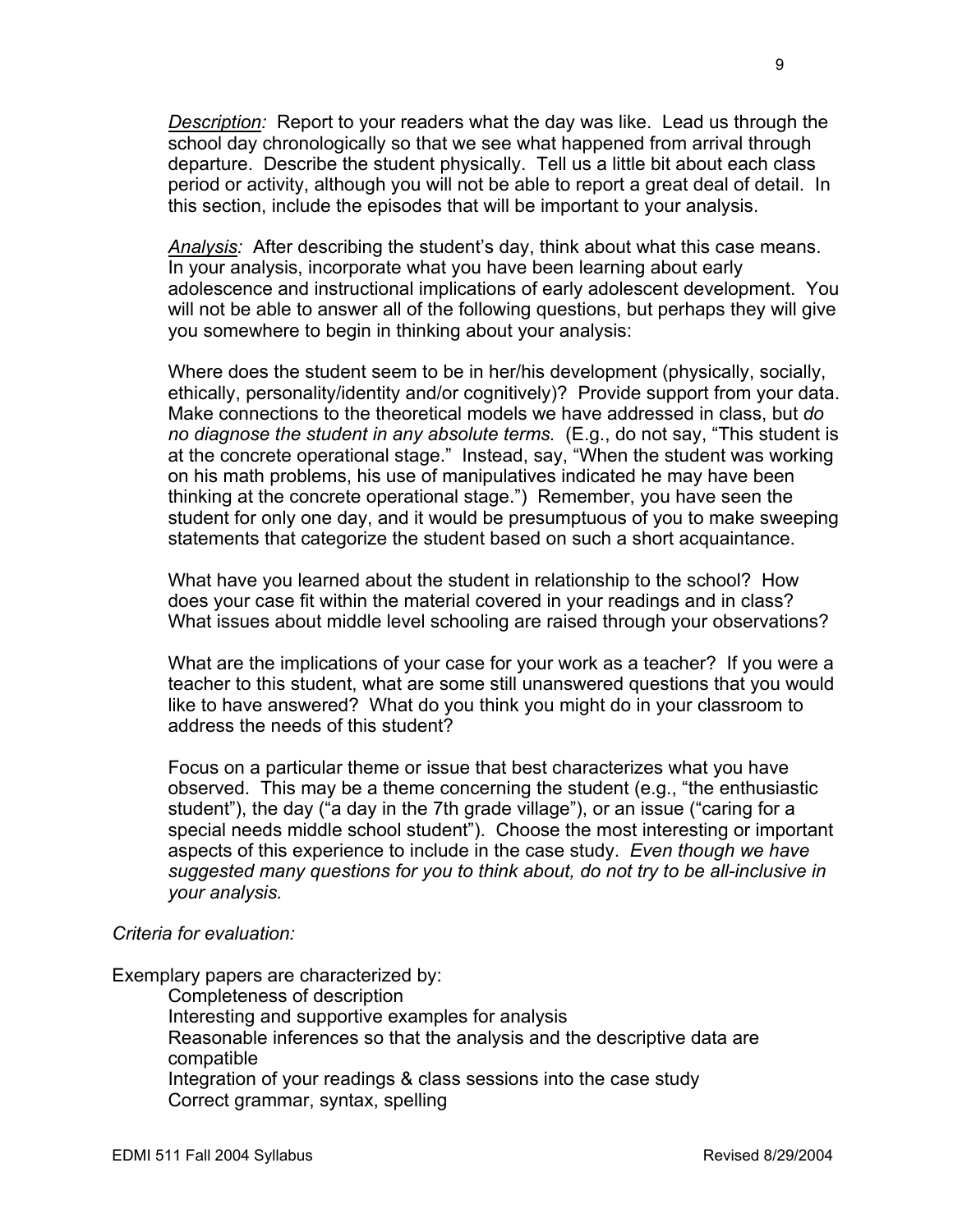TPE addressed in this assignment: 8,

Suggested length: 5–8 pages, double-spaced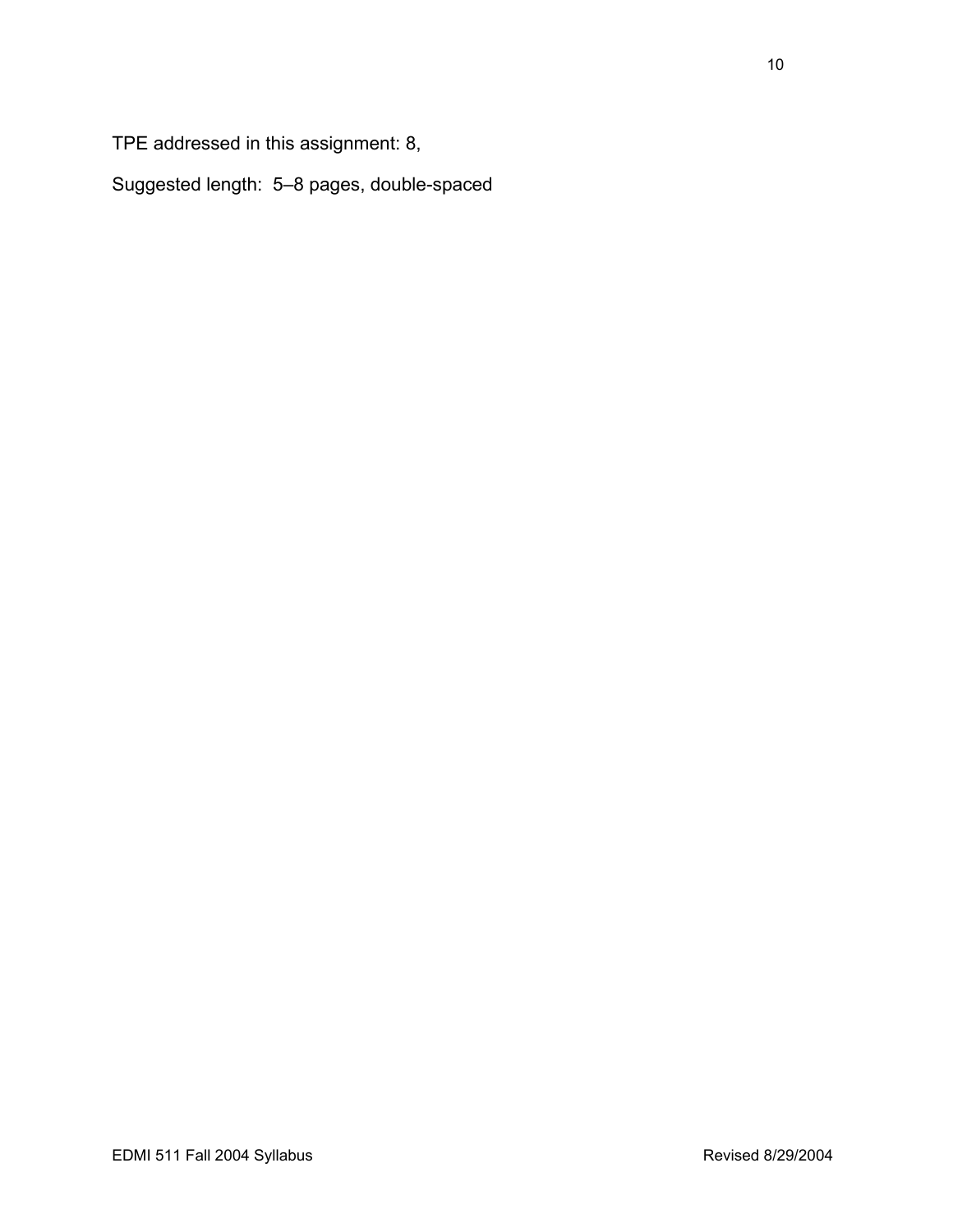# **Differentiated Lesson Plan 20 points** 20 points

**Learner Objectives:** Teacher candidates will be able to design a lesson that differentiates content, process and product to maximize learning for students with diverse needs.

**Assessment:** Teacher candidates will write a lesson plan that differentiates content, process, and product for students learning English, students that are accelerated learners, and students with special needs.

**Preparation:** Before beginning assignment teacher candidates read the following resources and demonstrate the ability to complete the prerequisite skills.

| <b>Resources</b>               | Title and necessary information:                                                                                                                                                                                                                          |
|--------------------------------|-----------------------------------------------------------------------------------------------------------------------------------------------------------------------------------------------------------------------------------------------------------|
| Textbook/chapters              | Choate, J. S. (2000) Successful inclusive teaching (3 <sup>rd</sup> ed.). Needham, MA: Allyn                                                                                                                                                              |
| (Recommended)                  | & Bacon. Chapters16                                                                                                                                                                                                                                       |
|                                | Pierangelo, Roger, & Giuliani, George A. (2001). What Every Teacher Should<br>Know about Students with Special Needs: Promoting Success in the classroom.<br>Champaign, IL: Research press.                                                               |
|                                | Villa, Richard, & Thousand, Jacquelyn. (1995). Creating and inclusive school.<br>Alexandria, VA: ASCD.                                                                                                                                                    |
| Internet Site(s)<br>(Required) | Tomlinson, Carol Ann. (1999). The Differentiated Classroom: Responding to the<br>needs of all learners. Alexandria, VA: Association for Supervision and Curriculum<br>Development. ISBN # 0-87120-342-1 (Available free through CSUSM ebooks<br>library.) |
|                                | <b>COE Lesson Format form syllabus</b>                                                                                                                                                                                                                    |

#### **Prerequisite skills:**

- Teacher candidates are able to write a lesson plan using the COE lesson format.
- Teacher candidates are able to differentiate curriculum and instruction based on content, process, and product as define by Carol Ann Tomlinson (1999).
- Teacher candidates are able to use information about students' readiness range (skills, reading, thinking & information), learning profiles, interests, talents, and culture to differentiate curriculum and instruction (Tomlinson, 1999).
- Teacher candidates are able to identify strategies to meet the needs o
	- o Students learning English (including differentiation for Beginning, Intermediate, and Advanced levels)
	- o Student that are accelerated learners as referred to by Piergangelo & Giuliani (2001)
	- $\circ$  Students that need special education support under IDEA &/or ADA as referred to by Choate (2000), Piergangelo & Giuliani (2001), and Villa & Thousand (1995)

#### **Task Guidelines**

- 1. Design a lesson plan using COE lesson format.
- 2. Describe what you know about the learners and their context in detail. When describing students that are learning English and their levels of language acquisition, students that are accelerated learners, and students that need special education supports under IDEA &/or ADA include, readiness range (skills, reading, thinking & information), learning profiles, interests, talents, and culture for all students.
- 3. Design a differentiated lesson plan. Consider the lesson you are revising, what content, process and products does the lesson incorporate? How could you revise the lesson to differentiate the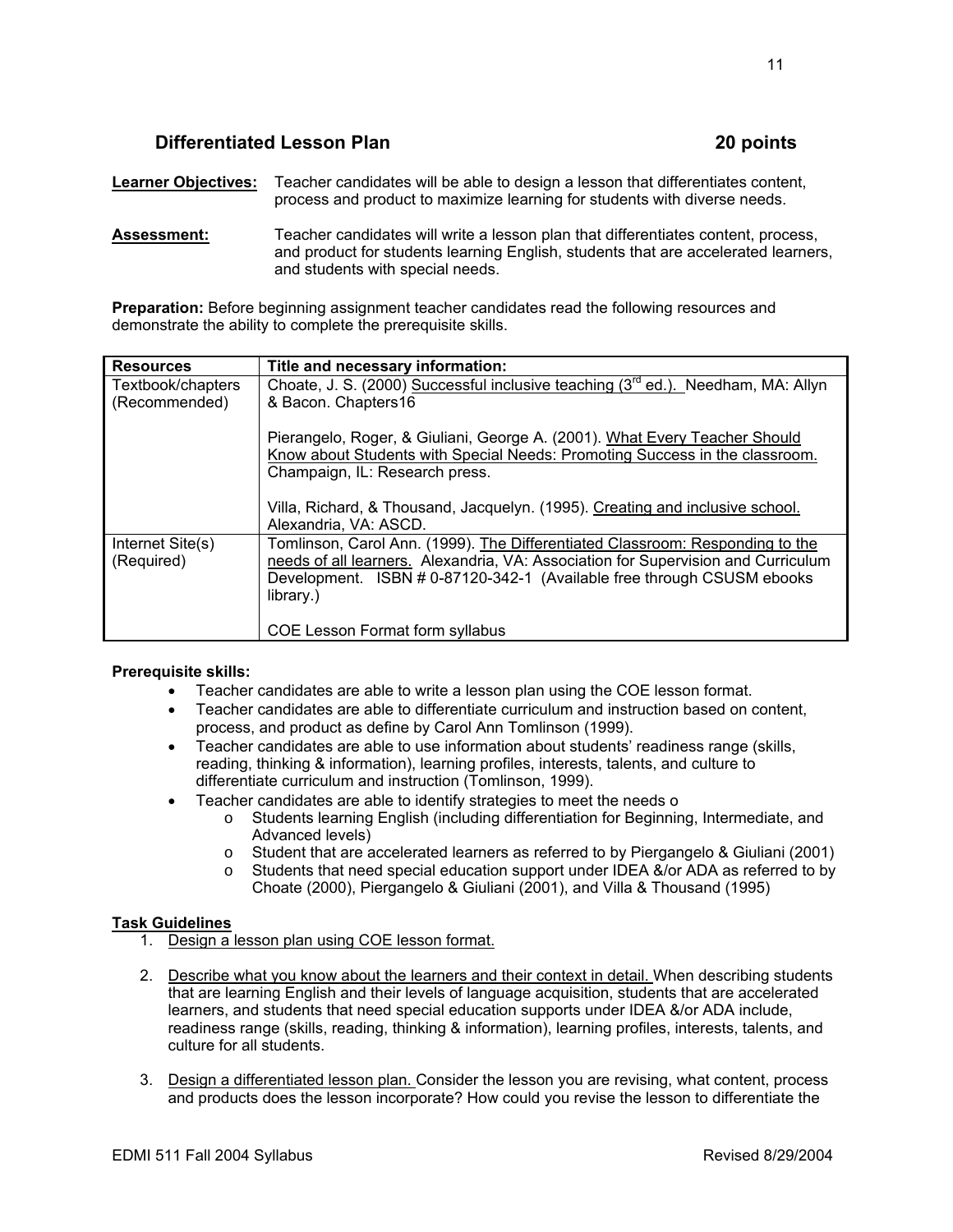content, process, or product for your students learning English, for your accelerated learners and your students with special needs? Address his/her individual needs based on their readiness (skills, reading, thinking & information), learning profile, interests, talents, and culture.

4. Plan Implementation. Accommodations need to be provided with dignity. All students need to feel comfortable and supported to maximize learning. What will you do to create an environment so the whole community values differentiation?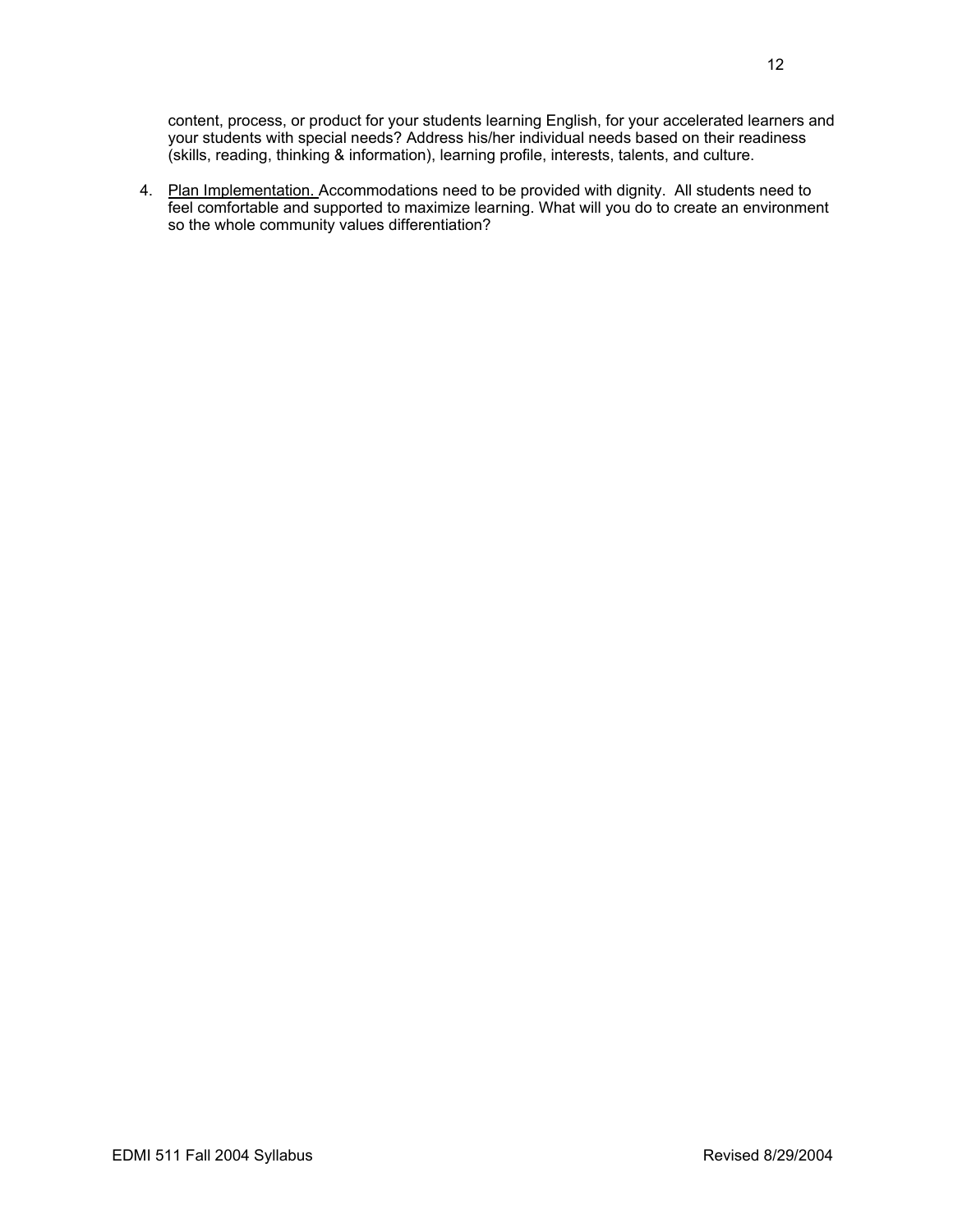# **Differentiated Lesson Plan Graphic Organizer**

| <b>Students with Special Needs</b>                |                                                 |
|---------------------------------------------------|-------------------------------------------------|
| Differentiation Strategy: What will teacher do to | Assessment: What will the student do to         |
| meet the students needs                           | display learning with specific differentiation. |
|                                                   | How will you assess students learning? What     |
|                                                   | criteria will you use?                          |
| <b>Content Differentiation</b>                    |                                                 |
|                                                   |                                                 |
|                                                   |                                                 |
|                                                   |                                                 |
| <b>Process Differentiation</b>                    |                                                 |
|                                                   |                                                 |
|                                                   |                                                 |
|                                                   |                                                 |
| <b>Product Differentiation</b>                    |                                                 |
|                                                   |                                                 |
|                                                   |                                                 |
|                                                   |                                                 |

| <b>Students that are Accelerated Learners</b>     |                                                                       |
|---------------------------------------------------|-----------------------------------------------------------------------|
| Differentiation Strategy: What will teacher do to | Assessment: What will the student do to                               |
| meet the students needs                           | display learning with specific differentiation.                       |
|                                                   | How will you assess students learning? What<br>criteria will you use? |
|                                                   |                                                                       |
| <b>Content Differentiation</b>                    |                                                                       |
|                                                   |                                                                       |
|                                                   |                                                                       |
|                                                   |                                                                       |
| <b>Process Differentiation</b>                    |                                                                       |
|                                                   |                                                                       |
|                                                   |                                                                       |
|                                                   |                                                                       |
| <b>Product Differentiation</b>                    |                                                                       |
|                                                   |                                                                       |
|                                                   |                                                                       |
|                                                   |                                                                       |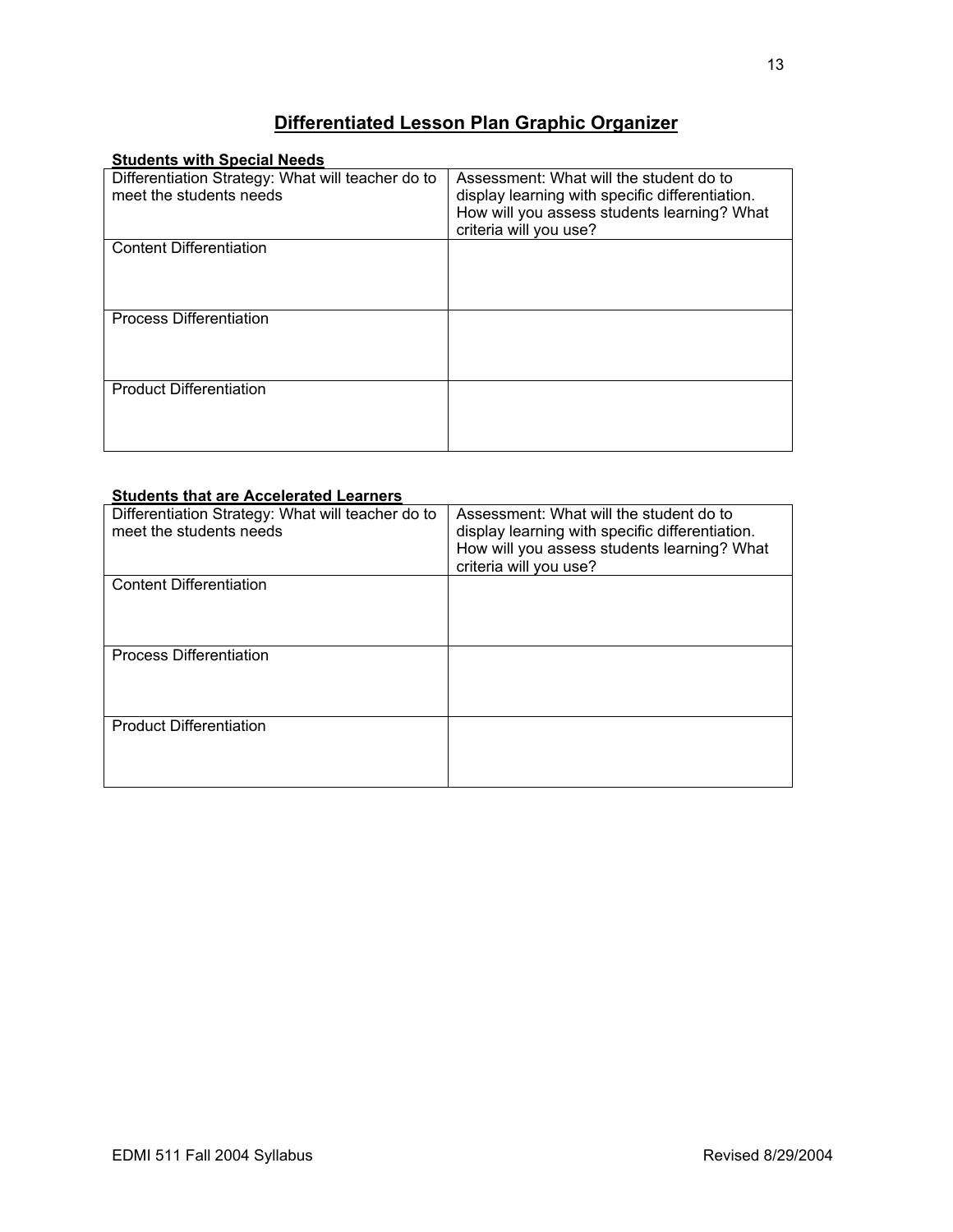#### **Students Learning English - Beginning Level**

| Differentiation Strategy: What will teacher do to<br>meet the students needs | Assessment: What will the student do to<br>display learning with specific differentiation.<br>How will you assess students learning? What<br>criteria will you use? |
|------------------------------------------------------------------------------|---------------------------------------------------------------------------------------------------------------------------------------------------------------------|
| <b>Content Differentiation</b>                                               |                                                                                                                                                                     |
| <b>Process Differentiation</b>                                               |                                                                                                                                                                     |
| <b>Product Differentiation</b>                                               |                                                                                                                                                                     |

#### **Students Learning English – Intermediate Level**

| Differentiation Strategy: What will teacher do to<br>meet the students needs | Assessment: What will the student do to<br>display learning with specific differentiation.<br>How will you assess students learning? What<br>criteria will you use? |
|------------------------------------------------------------------------------|---------------------------------------------------------------------------------------------------------------------------------------------------------------------|
| <b>Content Differentiation</b>                                               |                                                                                                                                                                     |
| <b>Process Differentiation</b>                                               |                                                                                                                                                                     |
| <b>Product Differentiation</b>                                               |                                                                                                                                                                     |

#### **Students Learning English – Advanced Level**

| Differentiation Strategy: What will the teacher<br>do to meet the students' needs? | Assessment: What will the student do to<br>display learning with specific differentiation.<br>How will you assess students learning? What<br>criteria will you use? |
|------------------------------------------------------------------------------------|---------------------------------------------------------------------------------------------------------------------------------------------------------------------|
| <b>Content Differentiation</b>                                                     |                                                                                                                                                                     |
| <b>Process Differentiation</b>                                                     |                                                                                                                                                                     |
| <b>Product Differentiation</b>                                                     |                                                                                                                                                                     |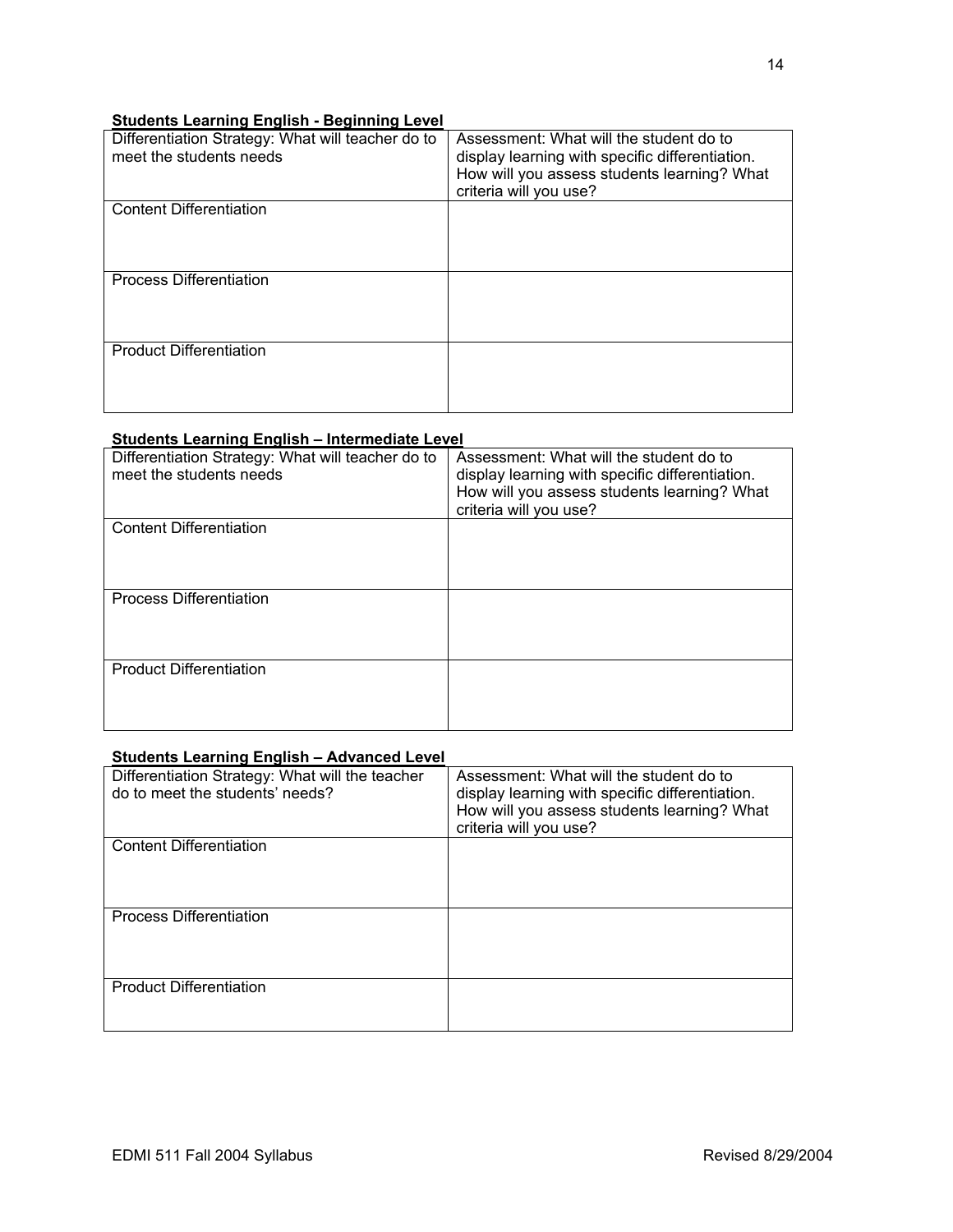# **Differentiated Lesson Plan Rubric**

| Elements                                                                                                                                   | Beginning to<br>Meet                                                                                                                                                                             | Approaching<br>Expectations                                                                                                                                                            | Meets<br>Expectations                                                                                                                                                                | Total<br>Points |
|--------------------------------------------------------------------------------------------------------------------------------------------|--------------------------------------------------------------------------------------------------------------------------------------------------------------------------------------------------|----------------------------------------------------------------------------------------------------------------------------------------------------------------------------------------|--------------------------------------------------------------------------------------------------------------------------------------------------------------------------------------|-----------------|
| <b>Facts About Learners</b>                                                                                                                | Expectations<br>Identify number<br>of students that<br>are learning<br>English, students<br>that are<br>accelerated, and<br>students with<br>special ed. labels<br>under IDEA &/or<br><b>ADA</b> | & describe each<br>students'<br>readiness range<br>(skills, reading,<br>thinking &<br>information),<br>learning profiles,<br>interests, talents,<br>and culture                        | & identify the<br>students<br>educational<br>implications<br>based on their<br>label and their<br>readiness<br>range, learning<br>profiles,<br>interests,<br>talents, and<br>culture |                 |
| <b>Content Differentiation:</b><br>modifications for<br>curriculum, materials &<br>goals                                                   | 1-2 modifications<br>for 1-50% of<br>students                                                                                                                                                    | 3-4 modifications<br>for 51-74% of<br>students                                                                                                                                         | 5 or more<br>modifications for<br>75-100% of<br>students                                                                                                                             |                 |
| Process Differentiation:<br>modifications for<br>teaching/learning<br>process (include<br>environment and<br>management<br>considerations) | 1-2 modifications<br>for 1-50% of<br>students                                                                                                                                                    | 3-4 modifications<br>for 51-74% of<br>students                                                                                                                                         | 5 or more<br>modifications for<br>75-100% of<br>students                                                                                                                             |                 |
| <b>Product Differentiation:</b><br>modifications for<br>assessment                                                                         | 1-2 modifications<br>for 1-50% of<br>students                                                                                                                                                    | 3-4 modifications<br>for 51-74% of<br>students                                                                                                                                         | 5 or more<br>modifications for<br>75-100% of<br>students                                                                                                                             |                 |
| Differentiation<br>Implementation                                                                                                          | <b>Differentiations</b><br>provided for<br>some students,<br>but not all                                                                                                                         | Differentiation is<br>used in a way<br>that highlights<br>students'<br>differences and<br>does not support<br>students to feel<br>important and<br>valuable<br>members of<br>community | Differentiation<br>strategies are<br>seamless and in<br>place for all<br>students, so that<br>students feel<br>important and<br>valuable<br>members of the<br>community              |                 |
| <b>Total Points</b>                                                                                                                        |                                                                                                                                                                                                  |                                                                                                                                                                                        |                                                                                                                                                                                      | /20             |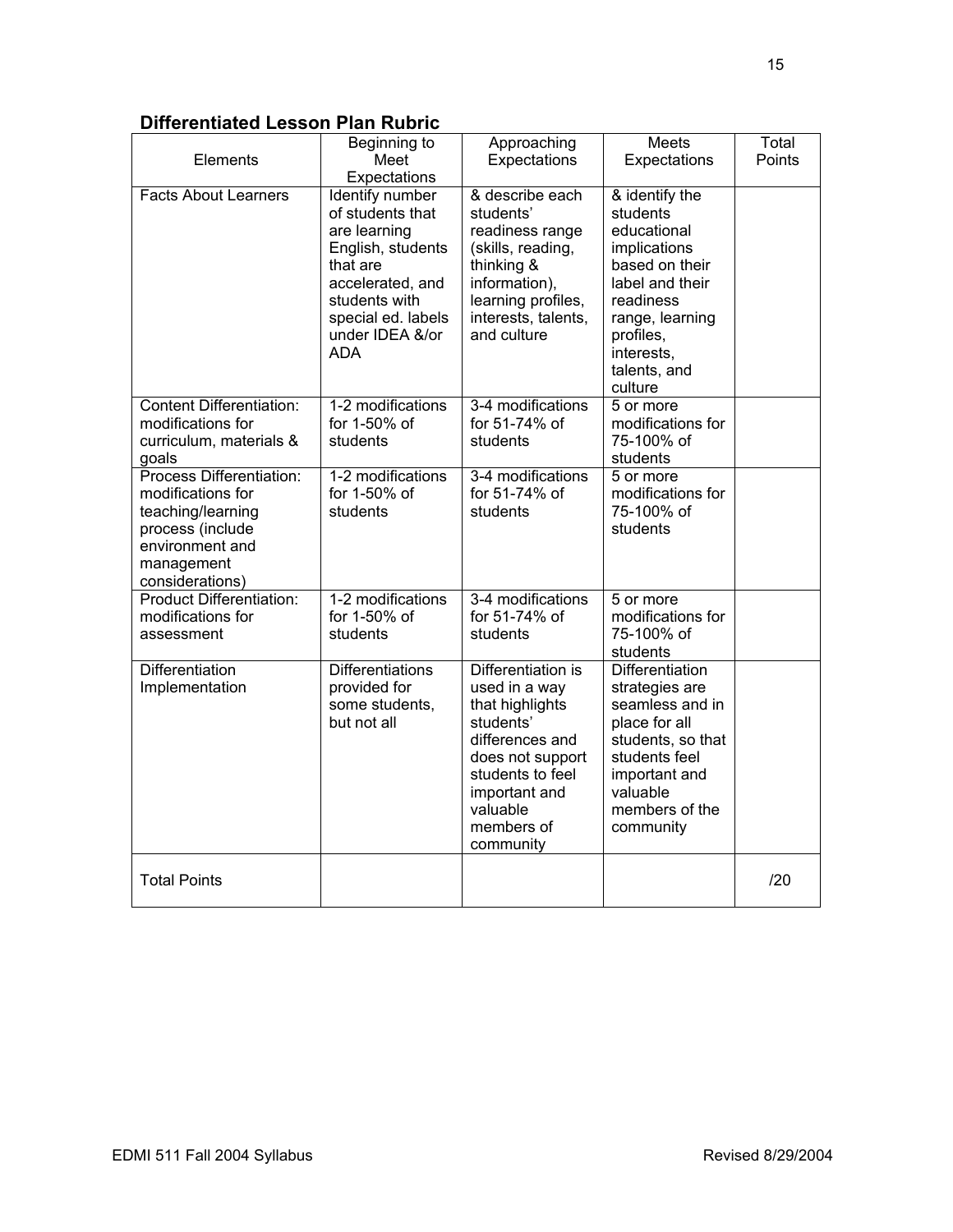# **Lesson Plan Format**

#### **I. CONSIDERATIONS BEFORE THE LESSON Facts about the Learners**

Who are my students and how do they learn? What forms of communication do my students use?

#### **Content/Context**

Content area(s) or discipline(s) Grade level(s) Content standards addressed Lesson's Objectives Prior knowledge and skills

#### **Product/Assessments**

In what varied authentic ways will students demonstrate accomplishment of the objectives?

What criteria will you use to judge students' success for each objective?

# **Management/Discipline Considerations**

What materials and resources are needed? How will you incorporate technology? How will you handle the room arrangement? How will you handle student grouping? How will you handle student transitions and misbehavior?

#### **II. OPENING THE LESSON/** *INTO*

Anticipatory Set - How will you motivate and focus students? How will activate prior student knowledge?

# **III. PROCESS/STEPS OF INTRUCTION/** *THROUGH*

#### **A. Teacher and Student Interaction**

- 1. How will you describe and model skills?
- 2. How will you provide examples and non-examples?
- 3. How will teach to the objective(s)?
- 4. How will you actively involve all students?
- 5. What will the teacher do?
- 6. What will the student do?
- 7. How will students practice?
- 8. How will you check for understanding?
- 9. What will your interventions consist of if the objectives are not being met?

# **B. Formative Assessment**

What benchmark criteria will you look for to assess if students are meeting the objectives?

#### **C. Closure/Summative Assessment**

 How will you have students summarize their learning? How will you assess students have met the objectives?

## **IV. AFTER THE LESSON/***BEYOND*

#### **A. Transfer**

How will your structure opportunities for students to continue practice and transfer learning?

#### **B. Reflection**

- 1. What went well in the lesson and was it relevant and worthwhile?
- 1. What evidence do you have that the lesson went well?
	- 2. What changes will you make to enhance learning?
	- 3. What benefits do these changes have for the students and your effectiveness as a teacher?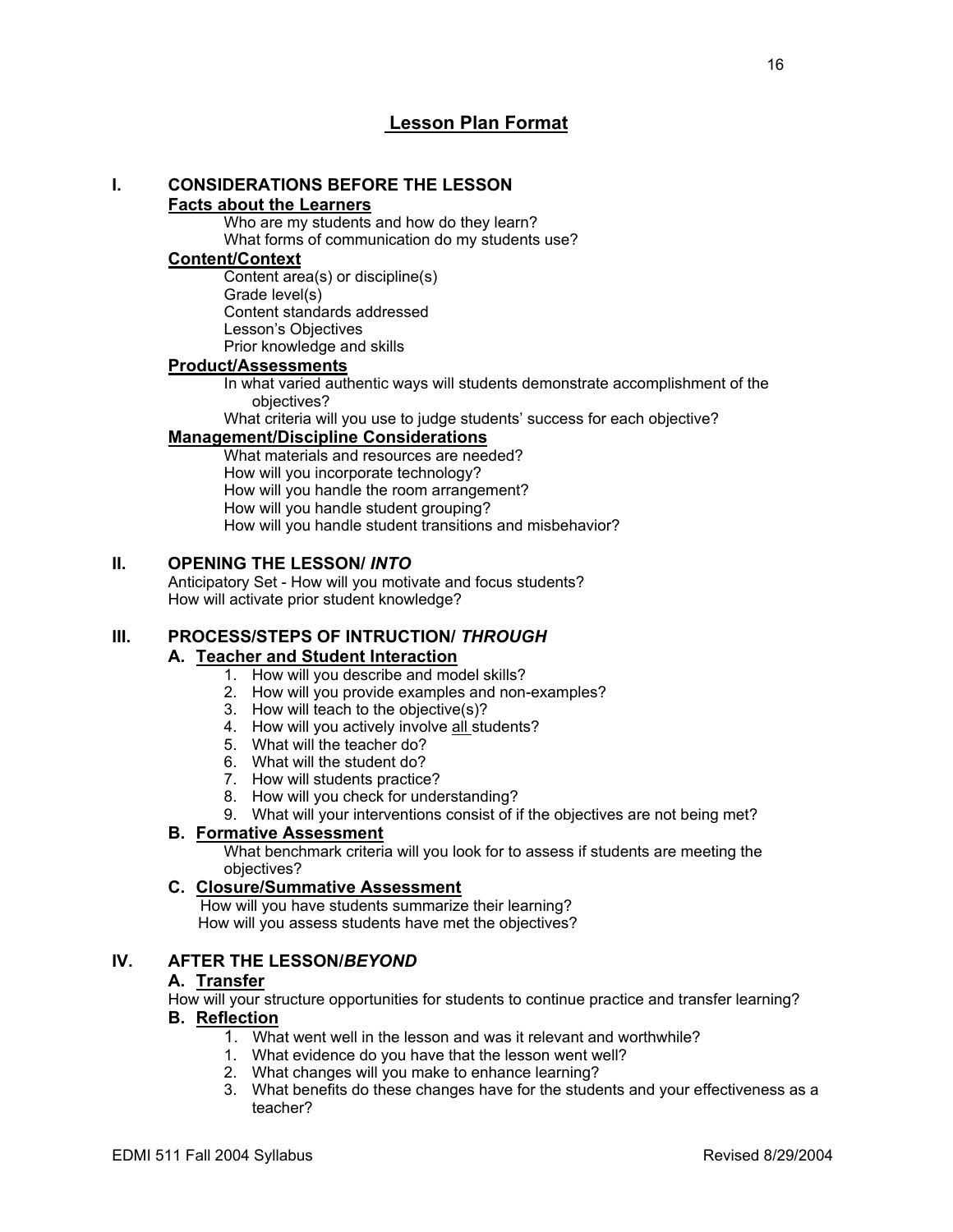**Learner Objectives:** Knowledge and skill in conducting and participating in the Student Study Team general education pre-referral process

**Assessment:** Teacher candidates apply their knowledge of the SST processes for avoiding special education referral by participating in a simulation of an SST meeting regarding a child with a selected classroom challenge.

> Teacher candidates create an annotated bibliography of articles and Web sites that provide information about the student's challenge and strategies for supporting the student to be successful in the class

| Resource(s):                                        | Title and necessary information:                                                                                                                                                                                                                                                                             |
|-----------------------------------------------------|--------------------------------------------------------------------------------------------------------------------------------------------------------------------------------------------------------------------------------------------------------------------------------------------------------------|
| Textbook/pages<br>(Recommended)                     | Choate, J.S. (2000) Successful inclusive teaching: Proven ways to detect and<br>correct special needs (3 <sup>rd</sup> ed.), pp 1-17. Boston: Allyn & Bacon. (ISBN 0-205-<br>$30621 - 7$ )                                                                                                                   |
|                                                     | Chapter 16                                                                                                                                                                                                                                                                                                   |
| <b>Supplemental Print</b><br>Material<br>(Required) | SST Lecturette by Jacqueline Thousand, Professor, CSUSM, College of Education                                                                                                                                                                                                                                |
| Video/segment                                       | Video Segment # 1 "Promoting Success for All Students" The Inclusion Series<br>(1998) Weland Prods/KCET and Allyn & Bacon. (ISBN 0-205-29111-2)<br>Video Segment # 3 "Working Together – The Collaborative Process" The Inclusion<br>Series (1998) Weland Prods/KCET and Allyn & Bacon. (ISBN 0-205-29111-2) |

#### **Context**

The Student Study Team (SST) process is a general education function and general education teacher responsibility. It is a state-mandated prevention and intervention process and structure that must exist at every California school. The SST process is designed to address students' learning needs PRIOR to even thinking about referral for special education assessment. Some disabilities are more obvious and present themselves prior to school entry. Other high incident disabilities such as learning disabilities (e.g., language, mathematics, written expression) often develop in response to academic demands. Further, there are a great many children without disabilities who struggle in school because English is not their first language or because the instructional approaches used by their teachers do not match their learning styles (i.e., preferred areas of Multiple Intelligences). Most students respond positively when their classroom teachers seek ideas and support from professional peers through the SST process.

**TASK AND GUIDELINES**

#### **Objectives**

The objectives of having you participate in a mock SST meeting are to give you the opportunity to:

- demonstrate effective use of the SST model
- demonstrate the various roles of the SST members
- examine support options for students based upon their unique individual characteristics
- demonstrate the use of prereferral strategies as the preferred response (over formal special education referral) to resolve problems
- clarify the initial procedures involved in identifying students for special education support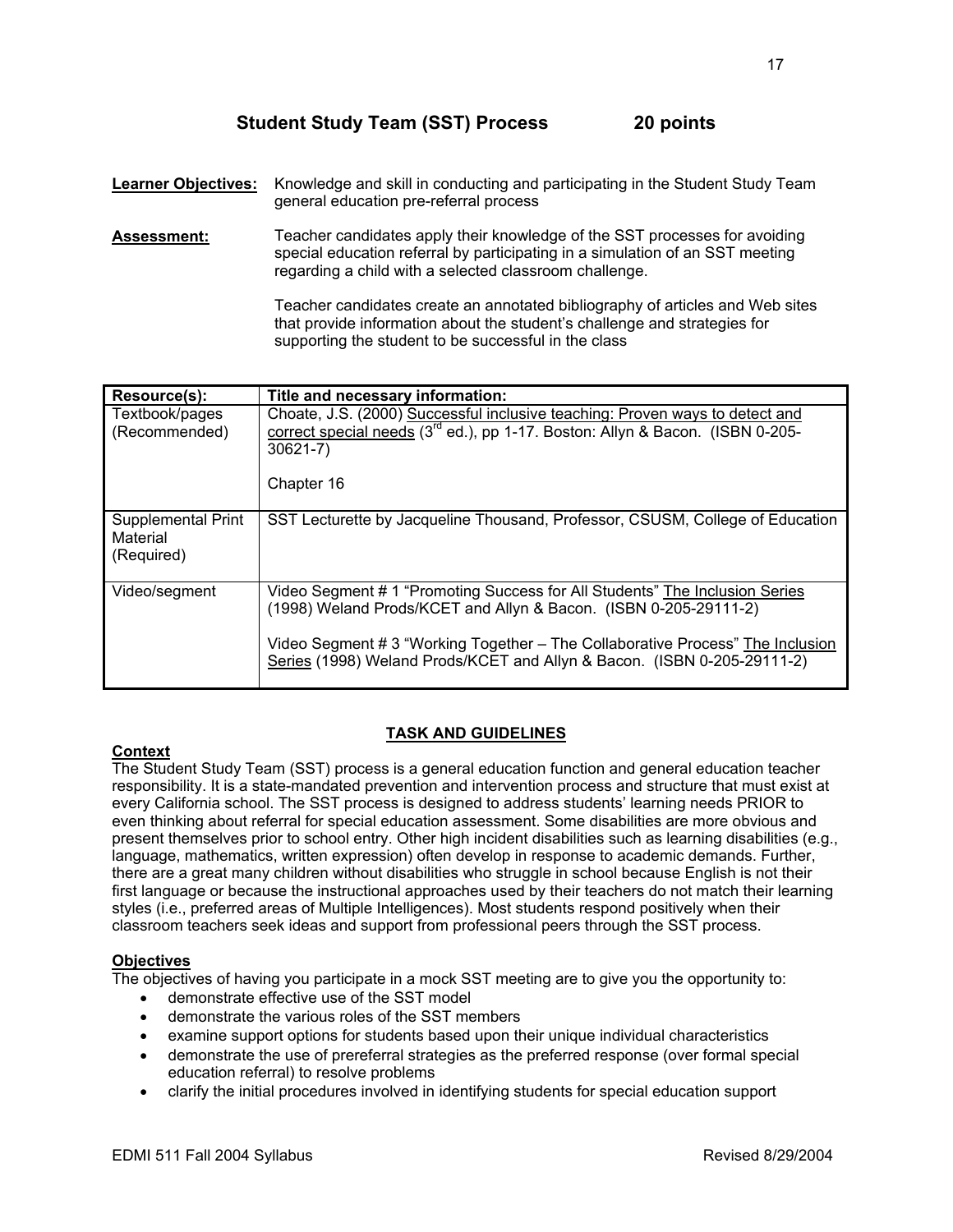#### **Preparation**

- Read the SST Lecturette and Chapter 16 of Choate.
- Visit a Web site that you find
- Watch the video segments #1 and #3 of the Inclusion Series that models the SST process and the elements of effective collaborative teaming.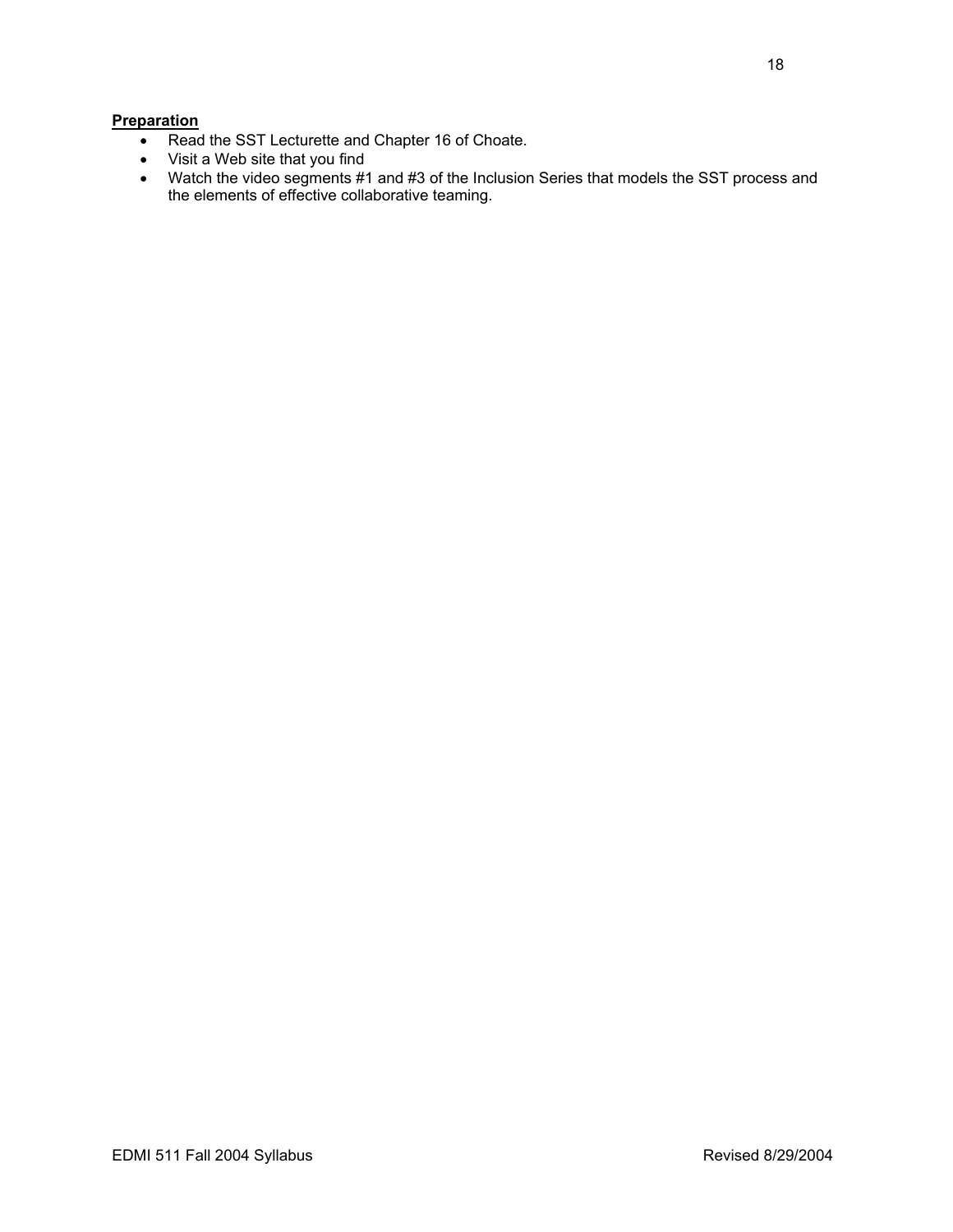#### **Assignment Description**

Each class member will be assigned to an SST team of 5 members. Each member of the group will fulfill one of the following roles and the corresponding assigned tasks. Each member will participate in a SST role-play. Each student will write up a reflection on hi/her group experience.

**Roles Tasks**

PREVIOUS TEACHER **EXECUTE:** DATA SHEET/SUMMARY SHEET PARENT PARENT DATA SHEET/SUMMARY SHEET CURRENT TEACHER DATA SHEET/SUMMARY SHEET RESOURCE SPECIALIST **EXECUTE:** THE SECOND DATA SHEET/SUMMARY SHEET ADMINISTRATOR DATA SHEET/SUMMARY SHEET

#### **The Tasks:**

- Complete a data sheet of observed characteristics of the student's behavior and learning or behavioral challenges, how the child's characteristics affect school performance, and possible strategies for supporting the student.
- Complete the SST Summary Sheet with each column filled out in items that will be covered in the of SST role play
- Answer guiding questions provided
- On your own, find two annotated bibliographies per team member of articles and/or web sites that provide information about the challenging student characteristic and strategies for supporting the student. Each annotation is to include a starting paragraph the briefly summarizes the article. A second paragraph will summarize your reaction (e.g., interesting new information, conflicting perspectives, challenging point) to the article. Use APA format in referencing the article or web site.
- After completing the in class SST role-play and discussion, go to your electronic portfolio and write a
	- response to theses prompts:
	- Articulate the rationale for inclusive educational opportunities for all students.
	- What were the strengths and needs of the student you had an SST meeting for?
	- What principles of universal design guided the groups decision for differentiating instruction?
	- What strategies were identified to support the student? Provide examples of natural peer supports (e.g., partner learning, peer tutoring, classroom meetings), collaborative teaching and learning methods, and other appropriate materials and technologies (including assistive technologies) to a) create a caring classroom community in which students value one another's differences, b) develop the social competence of and relationships among class members, and c) meet the educational and social/emotional needs of the student.
	- Describe what your role will be at future SST meetings?
	- How will you prepare for SST meetings?
	- What was useful about this experience?
	- How will this experience inform your teaching?

#### For further reading:

Kluth, P., Villa, R., & Thousand, J. (Dec. 2001/Jan 2002) 'Our school doesn't offer inclusion' and other legal blunders. Educational Leadership, 59 (4), 24 – 27.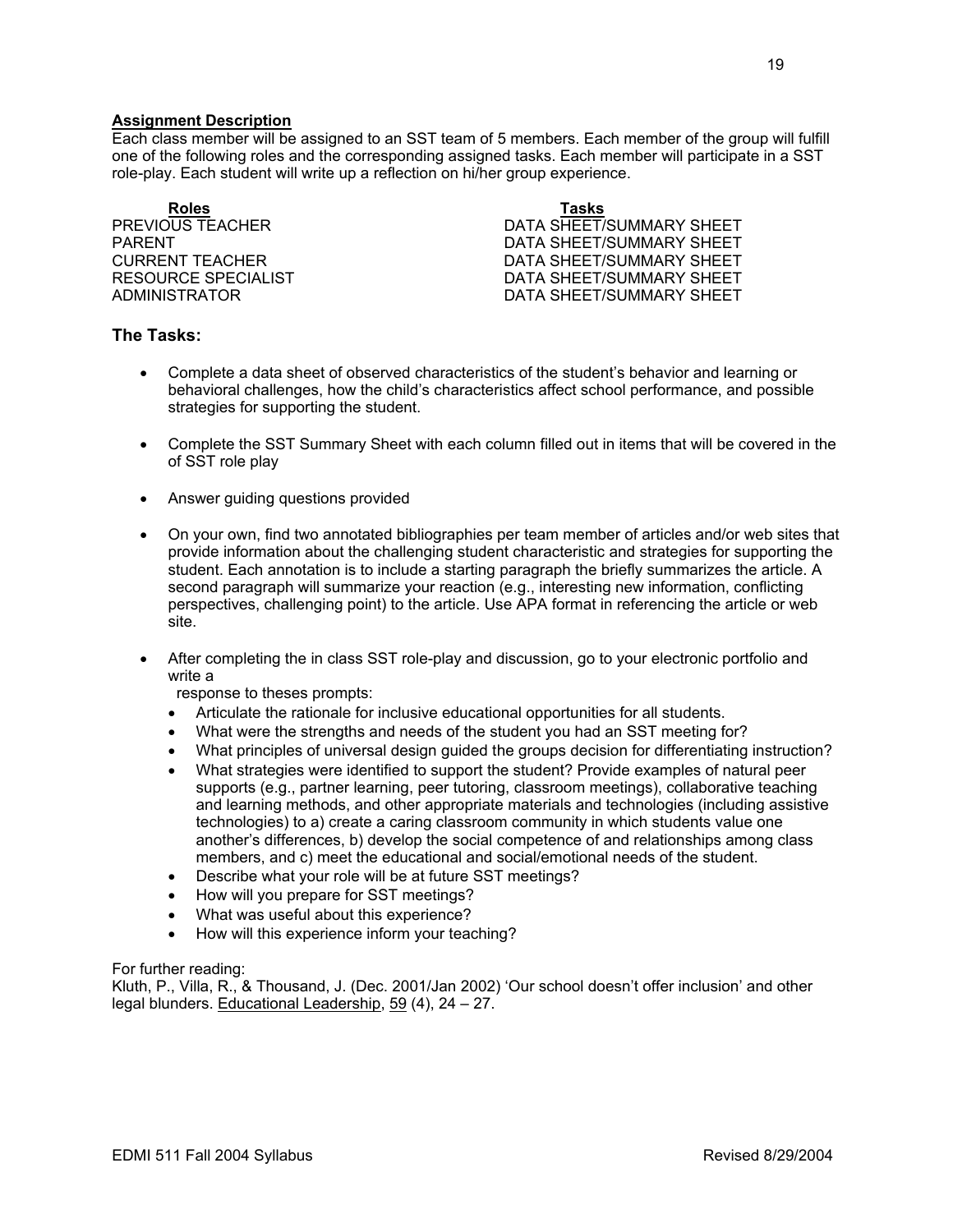| <b>SST Summary Form</b> |                 |                             | Date of Meeting __________                       |                  |                                                        |                |                     |
|-------------------------|-----------------|-----------------------------|--------------------------------------------------|------------------|--------------------------------------------------------|----------------|---------------------|
|                         |                 |                             |                                                  |                  |                                                        |                |                     |
|                         |                 |                             |                                                  |                  |                                                        |                |                     |
|                         |                 |                             |                                                  |                  |                                                        |                |                     |
|                         |                 |                             |                                                  |                  |                                                        |                |                     |
| <b>STRENGTHS</b>        | <b>CONCERNS</b> | KNOWN<br><b>INFORMATION</b> | <b>KNOWN</b><br><b>MODIFICATION</b><br>$S (+/-)$ | <b>QUESTIONS</b> | <b>STRAT</b><br>EGIES/<br><b>BRAIN</b><br><b>STORM</b> | <b>ACTIONS</b> | WHO/<br><b>WHEN</b> |
|                         |                 |                             |                                                  |                  |                                                        |                |                     |
|                         |                 |                             |                                                  |                  |                                                        |                |                     |
|                         |                 |                             |                                                  |                  |                                                        |                |                     |

Follow Up Date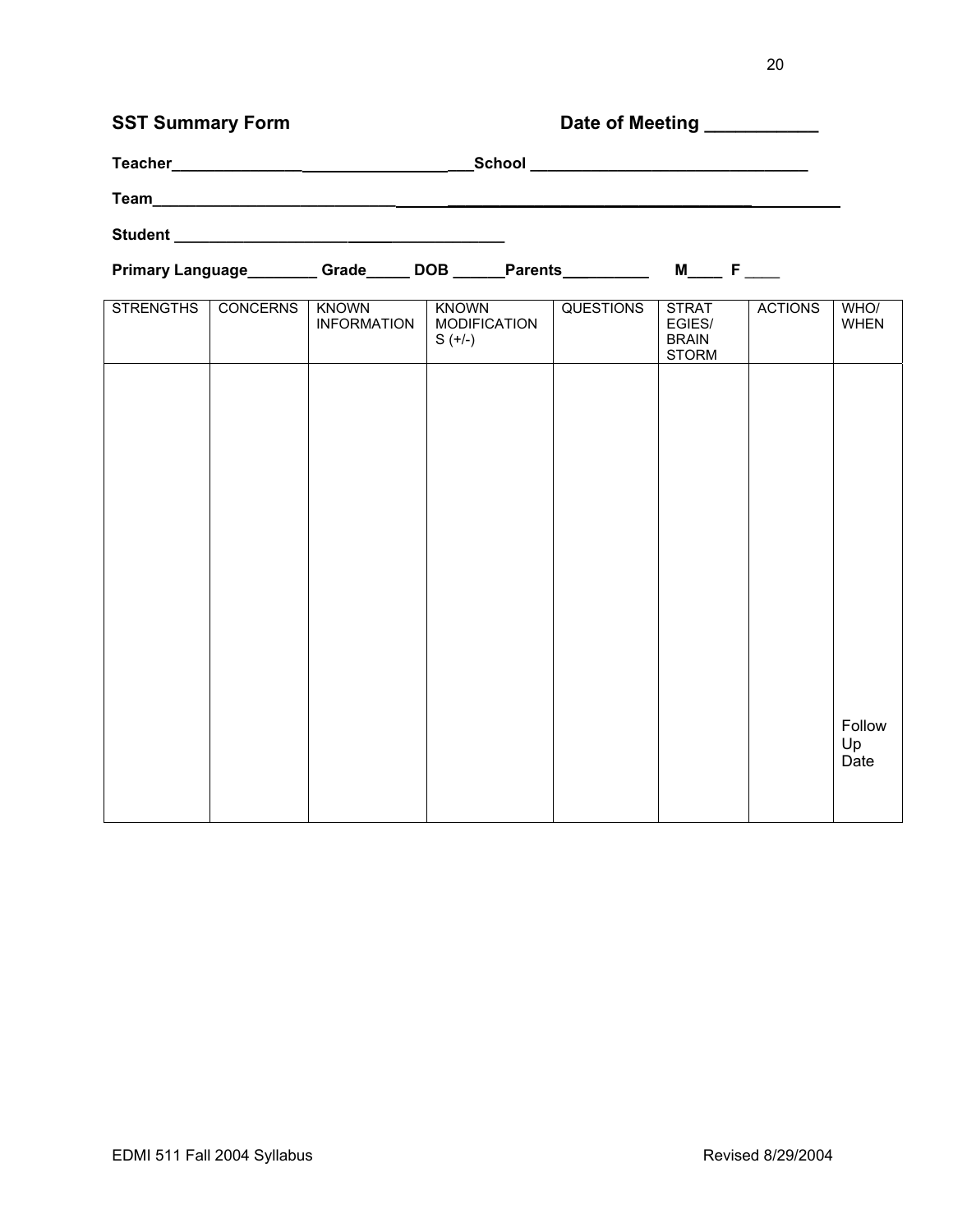# **Student Study Team (SST) Simulation Rubric for In class Activity**

(This will not be graded, but it can be a great tool to initiate class discussion of the success of the SST meeting.)

|                                                                                                                                 | <b>Developing</b>                                                                                  | <b>Meets Expectations</b>                                                                                                                          | <b>Exceeds Expectations</b>                                                                                                                                                                        |              |
|---------------------------------------------------------------------------------------------------------------------------------|----------------------------------------------------------------------------------------------------|----------------------------------------------------------------------------------------------------------------------------------------------------|----------------------------------------------------------------------------------------------------------------------------------------------------------------------------------------------------|--------------|
| Element                                                                                                                         |                                                                                                    |                                                                                                                                                    |                                                                                                                                                                                                    | <b>Total</b> |
| <b>Know School Families</b><br>(Student Data Sheet,<br><b>Intervention Plan and</b><br><b>Meeting Interactions)</b>             | No indication<br>that the<br>school took<br>the time to<br>know the<br>family and<br>their needs.  | Some of the needs of<br>the family were<br>understood, i.e. family<br>members, language,<br>literacy, family<br>dynamics.                          | There is a description of the<br>family (in Data Sheet) and the<br>family's needs are taken into<br>consideration in planning the<br>student's intervention plan.                                  |              |
| <b>Knows Student</b><br>(As Indicated on Student<br><b>Data Sheet, Intervention</b><br><b>Plan and Meeting</b><br>Interactions) | Some of the<br>student's<br>strengths,<br>needs,<br>language,<br>and culture<br>are<br>understood. | The student's<br>strengths, needs,<br>language, and culture<br>are understood and<br>addressed in plan.                                            | The student's strengths,<br>needs, language, and culture<br>are understood so well that the<br>team can incorporate the<br>child's life outside of school<br>into the plan.                        |              |
| Development of<br><b>Interventions</b>                                                                                          | The<br>intervention<br>plan is brief<br>and vague.                                                 | The intervention plan<br>demonstrates an<br>understanding of the<br>student's uniqueness<br>and addresses the<br>student's strengths<br>and needs. | The intervention plan<br>demonstrates an<br>understanding of student's<br>uniqueness and addresses the<br>student's strengths and needs<br>for cognitive, affective and<br>psychomotor objectives. |              |
| Implementation and<br><b>Monitoring Interventions</b>                                                                           | There is no<br>clear plan<br>how<br>interventions<br>will be<br>implemented<br>or monitored.       | There is a clear plan<br>for implementing and<br>monitoring<br>interventions.                                                                      | There is a clear plan for<br>implementing and monitoring<br>interventions. A plan is set to<br>communicate progress of<br>interventions to all school and<br>family members.                       |              |
| <b>Use of Resources</b>                                                                                                         | No resources<br>were<br>mentioned in<br>the<br>intervention<br>plan.                               | School resources were<br>identified in the<br>intervention plan.                                                                                   | School, community, and family<br>resources were considered<br>and identified in the<br>intervention plan.                                                                                          |              |
| <b>Continued</b><br>on next page                                                                                                |                                                                                                    |                                                                                                                                                    |                                                                                                                                                                                                    | /5           |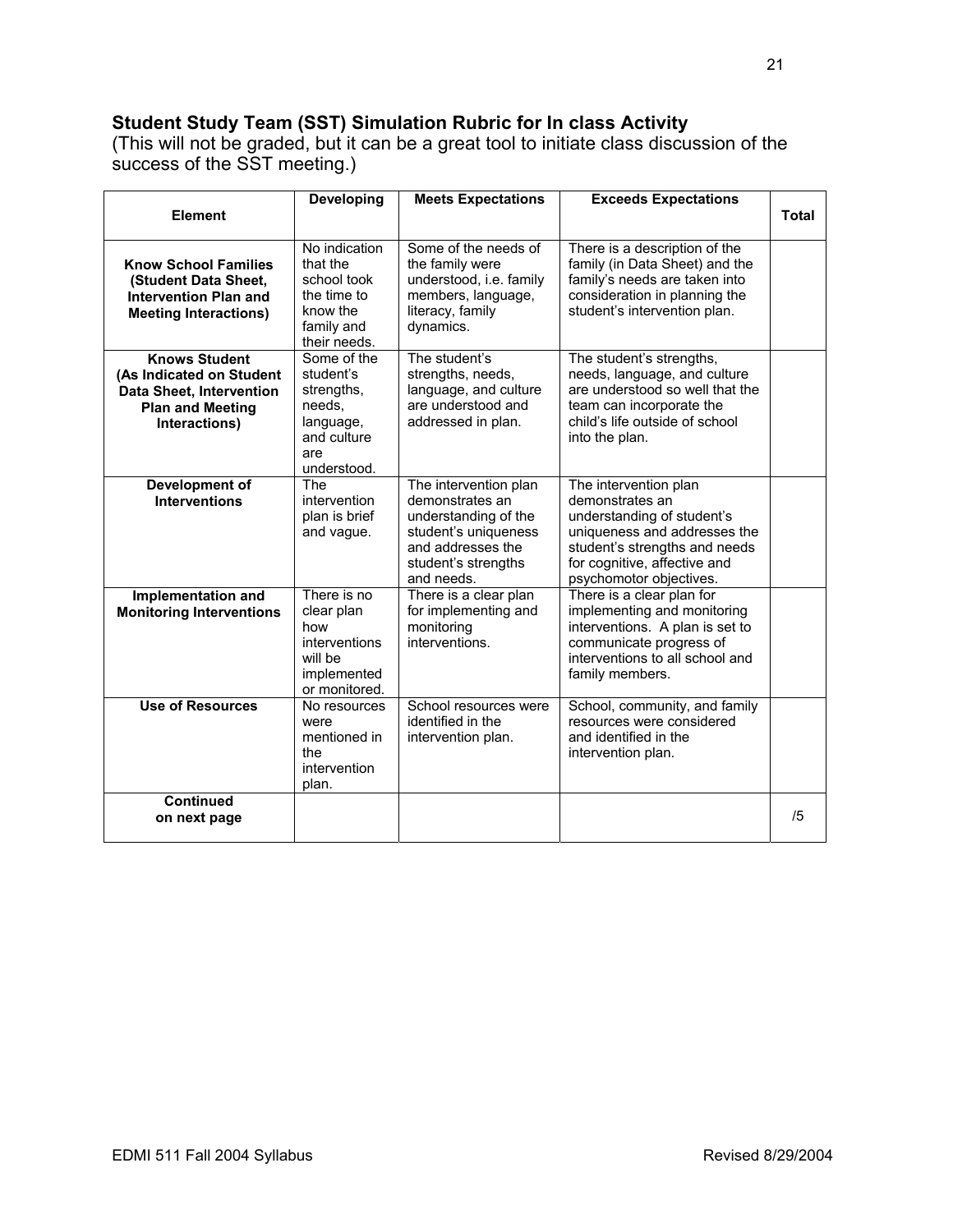|                                                                                                                                                                                                                                                                                           | <b>Developing</b>                                                                                                                           | <b>Meets Expectations</b>                                                                                                                                                                                                        | <b>Exceeds Expectations</b>                                                                                                                                                                                                                                                |       |
|-------------------------------------------------------------------------------------------------------------------------------------------------------------------------------------------------------------------------------------------------------------------------------------------|---------------------------------------------------------------------------------------------------------------------------------------------|----------------------------------------------------------------------------------------------------------------------------------------------------------------------------------------------------------------------------------|----------------------------------------------------------------------------------------------------------------------------------------------------------------------------------------------------------------------------------------------------------------------------|-------|
| <b>Element</b>                                                                                                                                                                                                                                                                            |                                                                                                                                             |                                                                                                                                                                                                                                  |                                                                                                                                                                                                                                                                            | Total |
| <b>Role Representations</b>                                                                                                                                                                                                                                                               | Minimum of 5<br>SST roles<br>were<br>represented.                                                                                           | More than 5 SST<br>roles were<br>represented and<br>modeled the<br>responsibilities of<br>each member.                                                                                                                           | More than 5 SST roles were<br>represented with a detailed<br>description of each member in<br>SST Binder addressing<br>relationship w/ student, unique<br>talents, background, interests,<br>and experiences that make this<br>individual an invaluable member<br>of team. |       |
| <b>Facilitation</b>                                                                                                                                                                                                                                                                       | Facilitator<br>keeps team<br>focused on<br>student's<br>needs and<br>developing<br>and<br>intervention<br>plan.                             | & facilitator is<br>accountable for time,<br>encourages input<br>from all members.<br>and diffuses<br>emotionally charged<br>statements, making<br>corrections non-<br>defensively.                                              | & facilitator goes above and<br>beyond to help team find<br>win/win solutions.                                                                                                                                                                                             |       |
| <b>Recording</b>                                                                                                                                                                                                                                                                          | The recorder<br>listens<br>carefully for<br>key words<br>and ideas,<br>organizes and<br>records input<br>into<br>appropriate<br>categories. | & a visual aid is<br>created for<br>participants to see<br>key issues for student<br>and the proposed<br>interventions. A seat<br>recorder transfers the<br>visual model to<br>regular-sized paper<br>as a record of<br>meeting. | & the seat recorder clarifies<br>information documented on<br>regular-sized paper and how it<br>represents the visual aid and<br>what was discussed at the<br>meeting.                                                                                                     |       |
| <b>Follow SST Steps</b><br>(Student Summary Sheet<br>& Meeting Interactions)<br>1. Pre-SST intervention<br>2. SST referral<br>3. Family invited & meeting<br>arranged<br>4. Team meets and follow<br>up date set<br>5. Interventions<br>implemented and monitored<br>6. Follow up meeting | 75 % of SST<br>Summary<br>Sheet<br>completed &<br>5 or less<br>SST steps<br>implemented.                                                    | 90% of SST<br><b>Summary Sheet</b><br>completed & all 6<br>steps implemented.                                                                                                                                                    | 100% of SST Summary Sheet<br>completed & all 6 steps<br>implemented.                                                                                                                                                                                                       |       |
| <b>SST Binder</b><br>1. SST Summary Sheet<br>2. Student Data Sheet<br>3. Binder<br>4. Cover Sheet<br>5. Annotated bibliographies<br>for each team member                                                                                                                                  | Completes 4<br>or less.                                                                                                                     | Completes all 5.                                                                                                                                                                                                                 | Completes all 5 with detail &<br>professionalism.                                                                                                                                                                                                                          |       |
| <b>Total</b>                                                                                                                                                                                                                                                                              |                                                                                                                                             |                                                                                                                                                                                                                                  |                                                                                                                                                                                                                                                                            | /5    |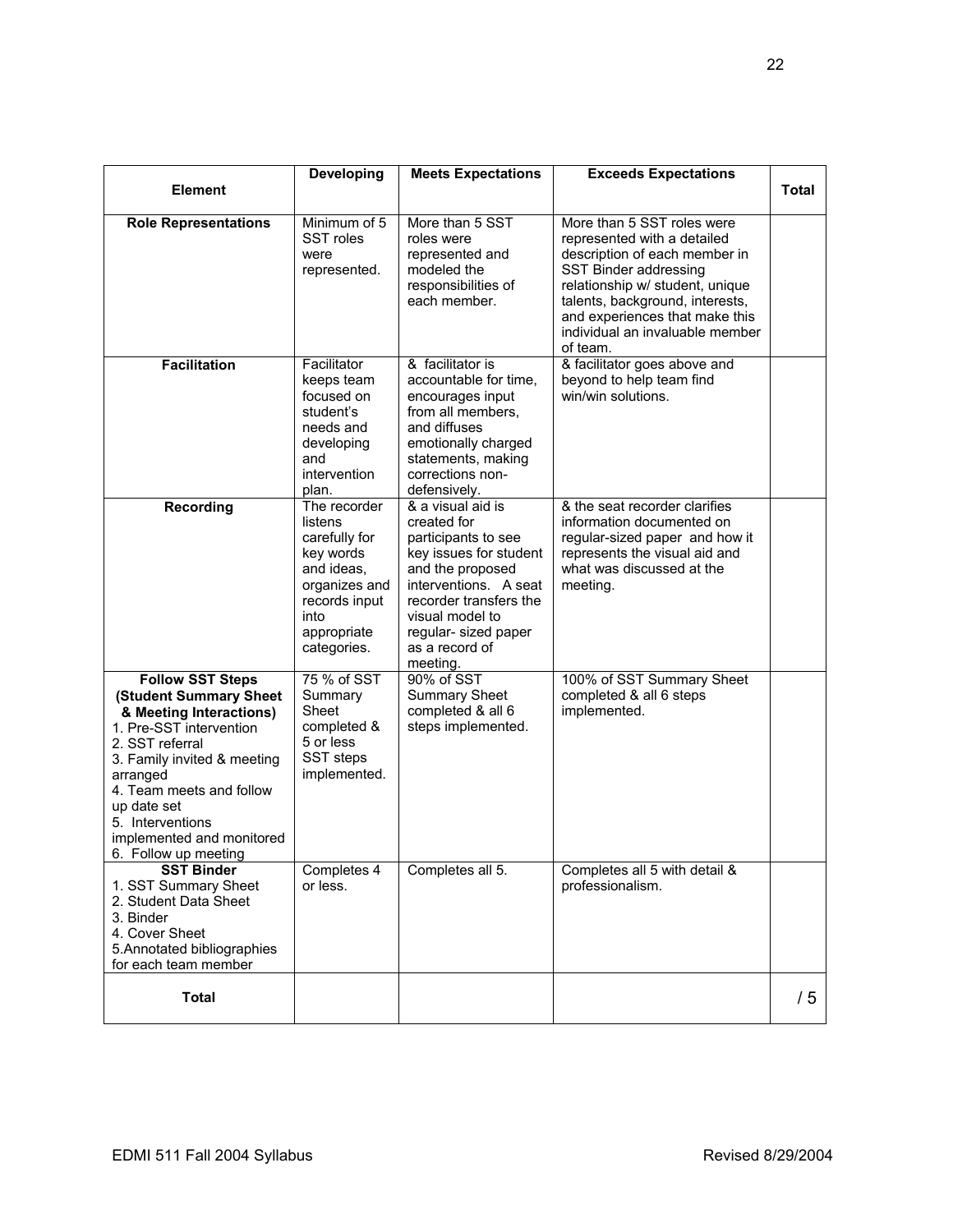# SST Reflection Rubric

| Element                                                    | Beginning to<br>Meet<br>Expectations<br>0.5 points                                           | Approaching<br>Expectations<br>1.5 points                                                                                                                                | <b>Meets</b><br>Expectations<br>2 points                                                                                                                                                                  | Total |
|------------------------------------------------------------|----------------------------------------------------------------------------------------------|--------------------------------------------------------------------------------------------------------------------------------------------------------------------------|-----------------------------------------------------------------------------------------------------------------------------------------------------------------------------------------------------------|-------|
| <b>Content Strategies</b>                                  | A minimum of 1<br>content strategy<br>was described to<br>support student                    | A minimum of 1<br>content specific<br>strategy was<br>described to<br>support the learner<br>taking into<br>consideration the<br>students strengths<br>and areas of need | A minimum of $2$<br>content specific<br>strategies were<br>identified with<br>consideration of<br>the students<br>strengths, needs,<br>readiness range,<br>learning profile,<br>talents and<br>interests. |       |
| <b>Process Strategies</b>                                  | A minimum of 1<br>process strategy<br>was described to<br>support student                    | A minimum of 1<br>process specific<br>strategy was<br>described to<br>support the learner<br>taking into<br>consideration the<br>students strengths<br>and areas of need | A minimum of 2<br>process specific<br>strategies were<br>identified with<br>consideration of<br>the students<br>strengths, needs,<br>readiness range,<br>learning profile,<br>talents and<br>interests.   |       |
| <b>Product Strategies</b>                                  | A minimum of 1<br>product strategy<br>was described to<br>support student                    | A minimum of 1<br>product specific<br>strategy was<br>described to<br>support the learner<br>taking into<br>consideration the<br>students strengths<br>and areas of need | A minimum of 2<br>product specific<br>strategies were<br>identified with<br>consideration of<br>the students<br>strengths, needs,<br>readiness range,<br>learning profile,<br>talents and<br>interests.   |       |
| Your Role at SST<br>Meetings                               | Generally describe<br>what you will do at<br>the SST meeting                                 | Generally describe<br>what you will do to<br>prepare for the<br>meeting and do at<br>the meeting.                                                                        | Describe in detail<br>what you will do to<br>prepare for the<br>meeting, what you<br>will do at the<br>meeting and what<br>you will do to<br>implement the SST<br>plan.                                   |       |
| How SST Roleplay<br>Experience<br>Informs your<br>Teaching | Describe how this<br>experience has<br>effected the way<br>you think about<br>these meetings | & describe how<br>this experience has<br>effected your<br>expectations of<br>SST meetings                                                                                | & describe how<br>your actions will be<br>informed by this<br>experience                                                                                                                                  |       |
| Total                                                      |                                                                                              |                                                                                                                                                                          |                                                                                                                                                                                                           | /10   |